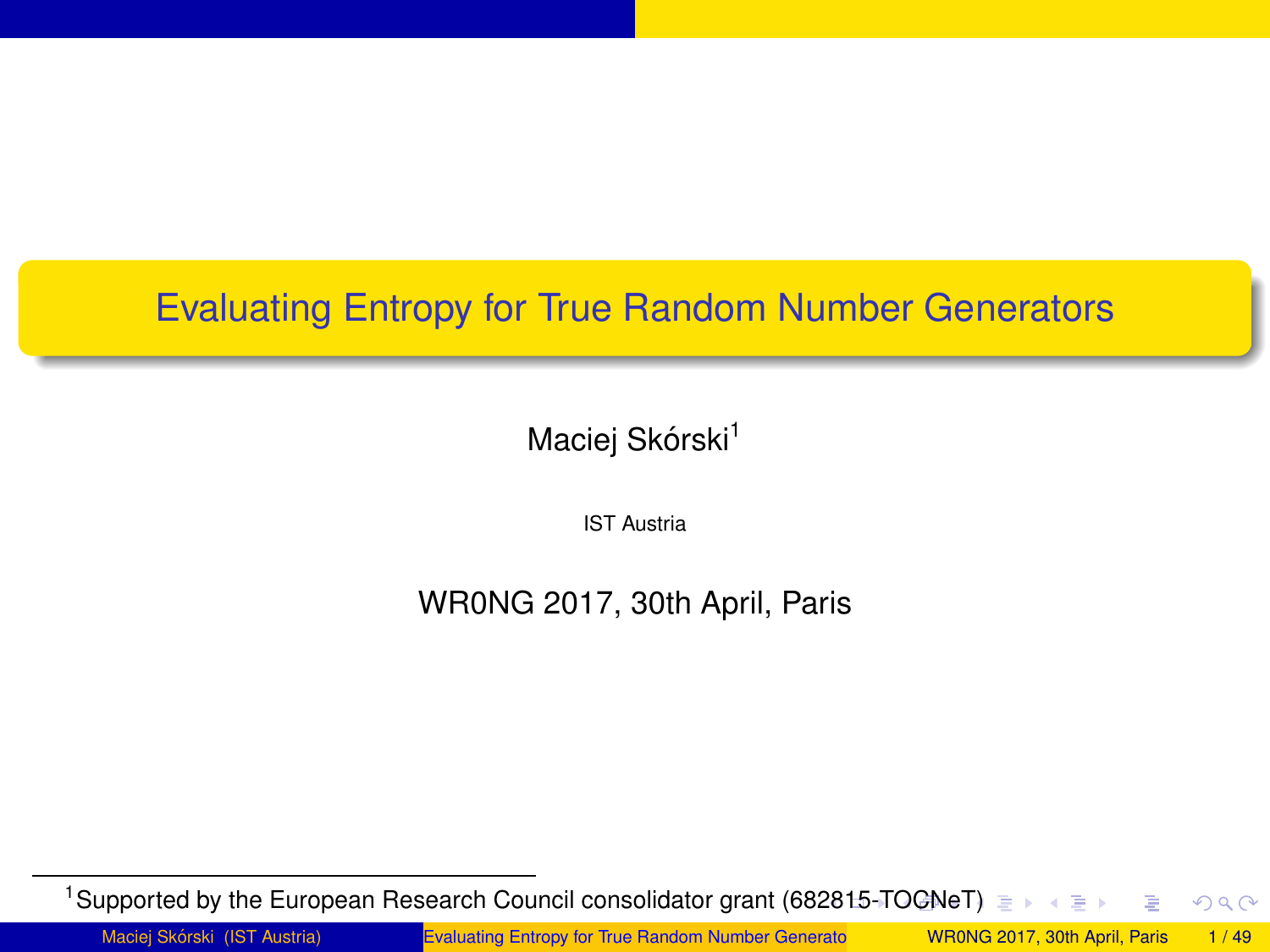## <span id="page-1-0"></span>**[True Random Number Generators](#page-2-0)**

- o [Design](#page-4-0)
- **[Sources](#page-9-0)**
- **[Postprocessing](#page-16-0)**

## **[Security evaluation](#page-20-0)**

- **[Methodology](#page-21-0)**
- [Statistical tests caveats](#page-24-0)
- [Hardware implementations caveats](#page-28-0)
- [Entropy Estimators](#page-30-0)
- **e** [Health tests](#page-36-0)

## **[Conclusion](#page-40-0)**



( □ ) ( / f)

œ

 $2Q$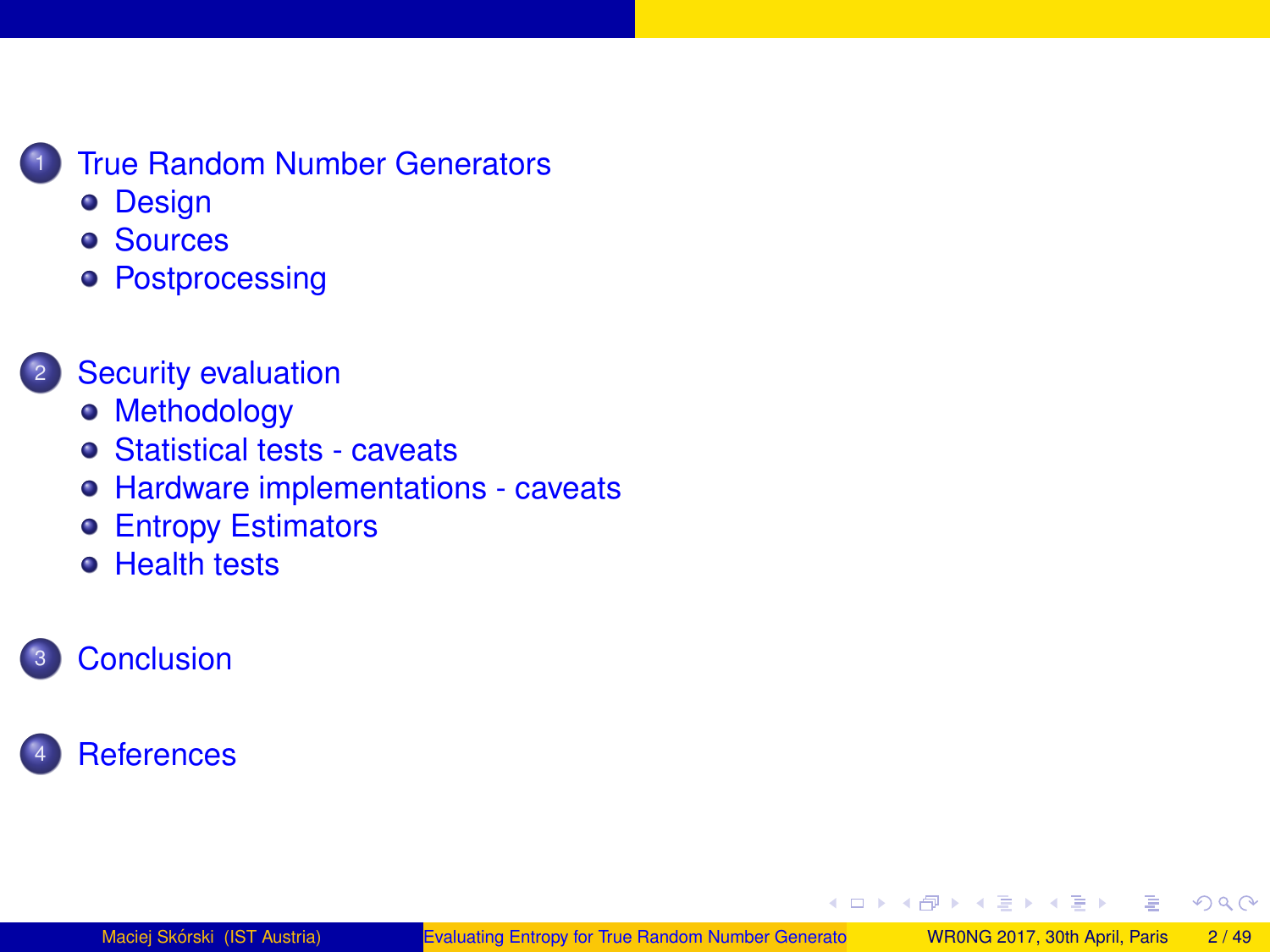## <span id="page-2-0"></span>**[True Random Number Generators](#page-2-0)**

- **•** [Design](#page-4-0)
- **[Sources](#page-9-0)**
- **[Postprocessing](#page-16-0)**

#### [Security evaluation](#page-20-0)

- [Methodology](#page-21-0)
- [Statistical tests caveats](#page-24-0)
- [Hardware implementations caveats](#page-28-0)
- **[Entropy Estimators](#page-30-0)**
- **[Health tests](#page-36-0)**

## **[References](#page-42-0)**

**K ロ ト K 何 ト** 

 $\sim$ ÷. **B**  Þ

 $2Q$ 

 $\leftarrow \equiv +$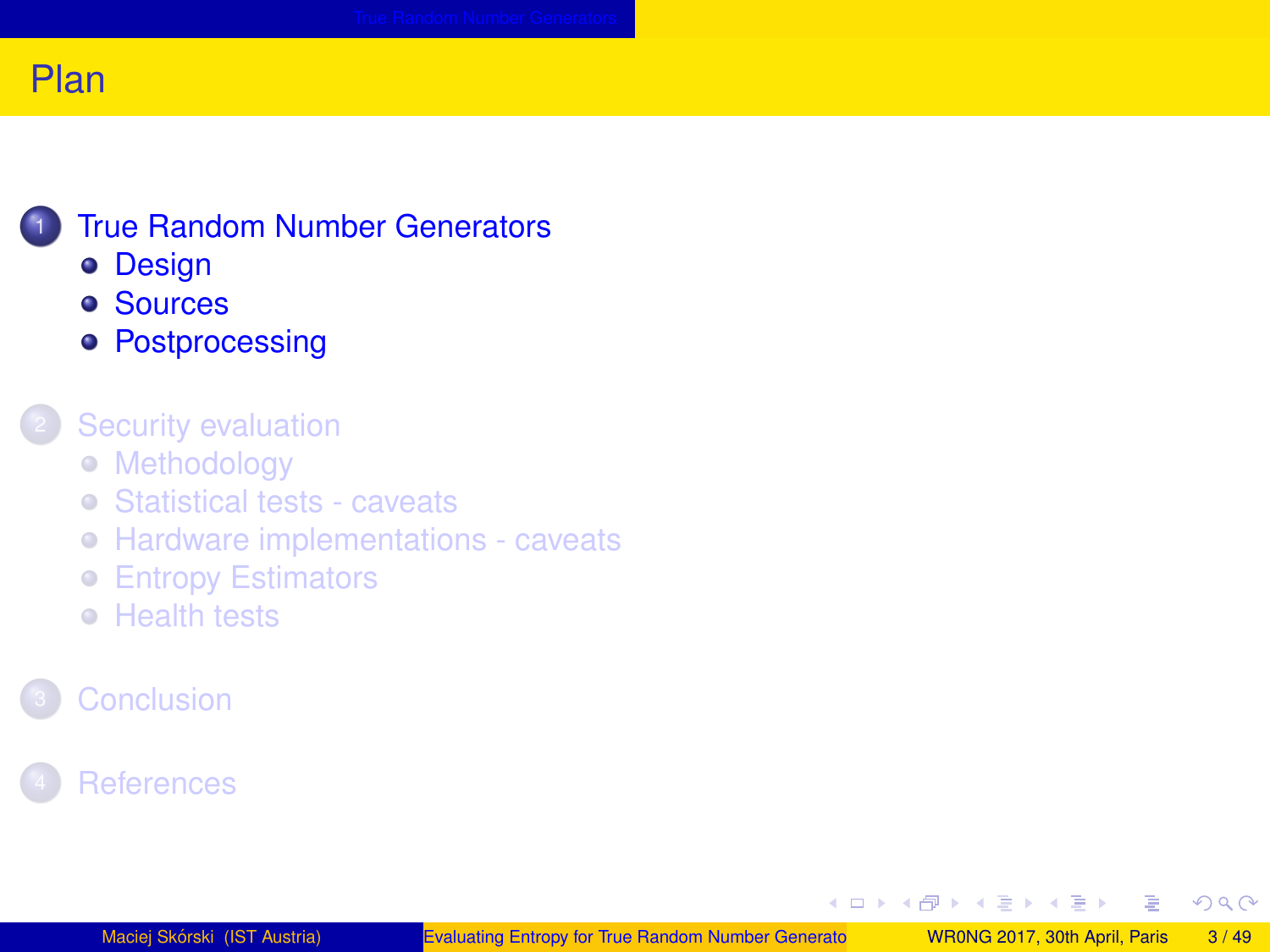## <span id="page-3-0"></span>What is this talk about?

- overview of entropy estimation, in the context of TRNGs
- theoretical justification for some heuristics / explanation for subtle issues

イロト イ母 トイヨ トイヨ トー

 $\Rightarrow$  $\Omega$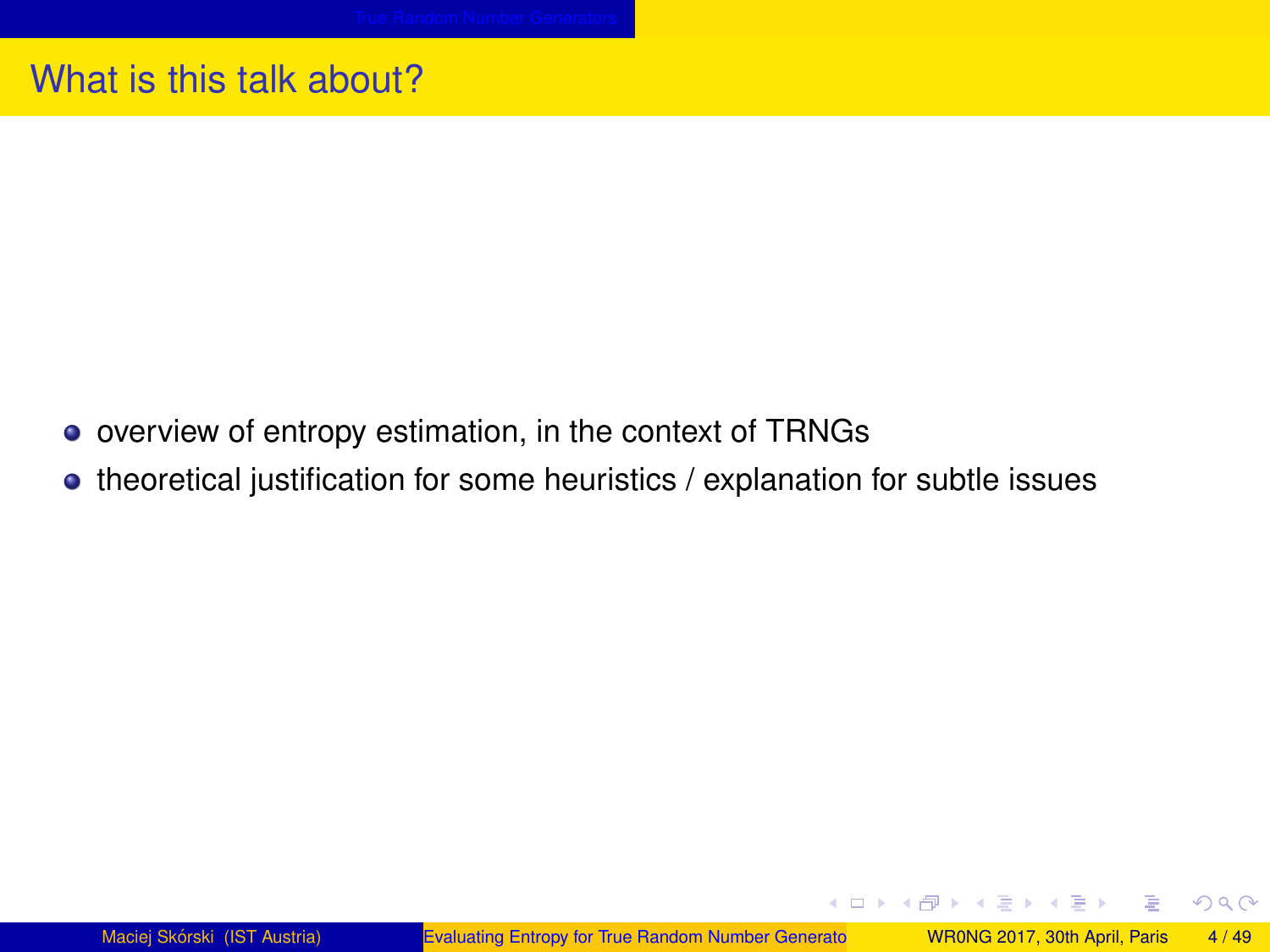

#### <span id="page-4-0"></span>**[True Random Number Generators](#page-2-0) •** [Design](#page-4-0)

- [Sources](#page-9-0)
- **[Postprocessing](#page-16-0)**

## [Security evaluation](#page-20-0)

- [Methodology](#page-21-0)
- [Statistical tests caveats](#page-24-0)
- [Hardware implementations caveats](#page-28-0)
- **[Entropy Estimators](#page-30-0)**
- **[Health tests](#page-36-0)**

## **[References](#page-42-0)**

**K ロ ト K 何 ト** 

 $\rightarrow$   $\equiv$   $\rightarrow$ 

Þ

 $2Q$ 

 $\leftarrow \equiv +$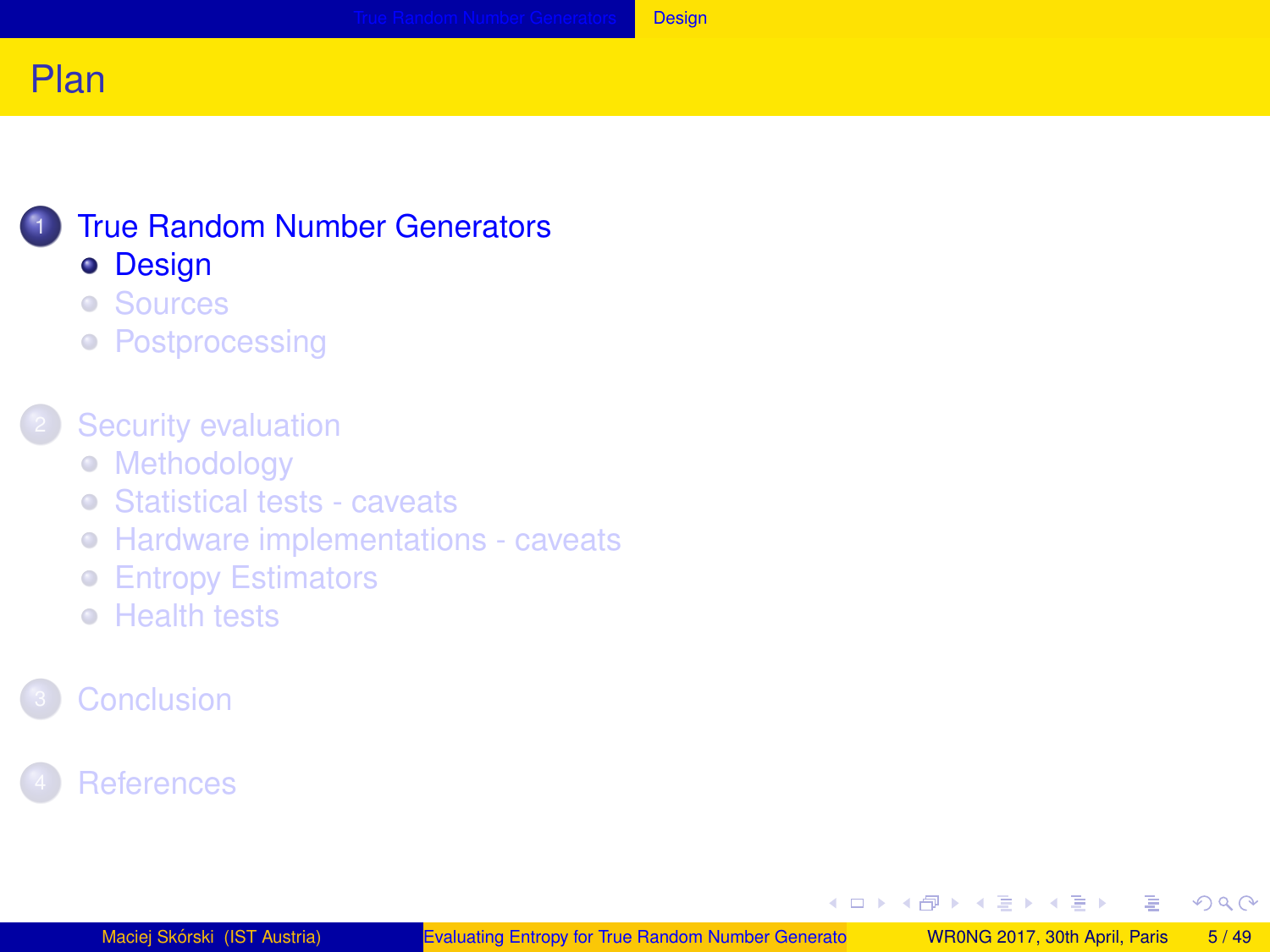# <span id="page-5-0"></span>True Random Number Generators



- (a) physical source generates noise (somewhat unpredictable)
- (b) noise converted to digital form (may introduce extra bias)
- (c) (little) preprocessing decreases bias (e.g. ignoring less variable bits)
- (d) postprocessing eliminates bias and dependencies (e.g. extractor)
- (e) output should be uniform

 $\Omega$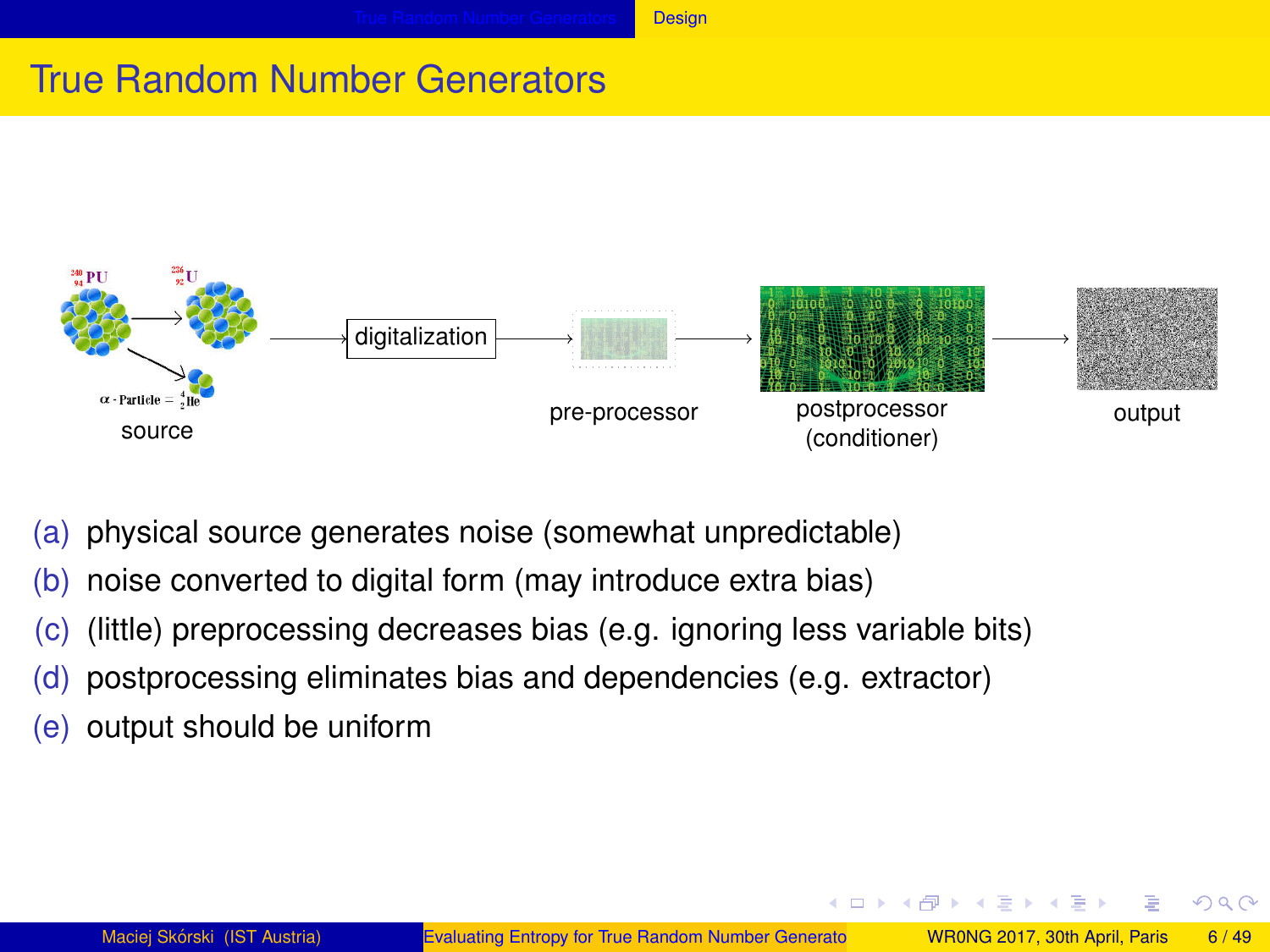## <span id="page-6-0"></span>New paradigm: real-time monitoring



- standards [\[KS11](#page-45-0)[,TBKM16\]](#page-47-0): monitor the source and digitalized raw numbers
- sometimes one implements also online output tests [\[VRV12\]](#page-47-1).

#### **Real-time testing necessary**

Need to evaluate the whole construction, no black-box outputs tests!

- (a) biased functions may pass outputs tests
- (b) sources may be bit different outside of lab (environmental influences)

Ξ

 $\Omega$ 

医下 メラト

**K ロ ト K 何 ト K**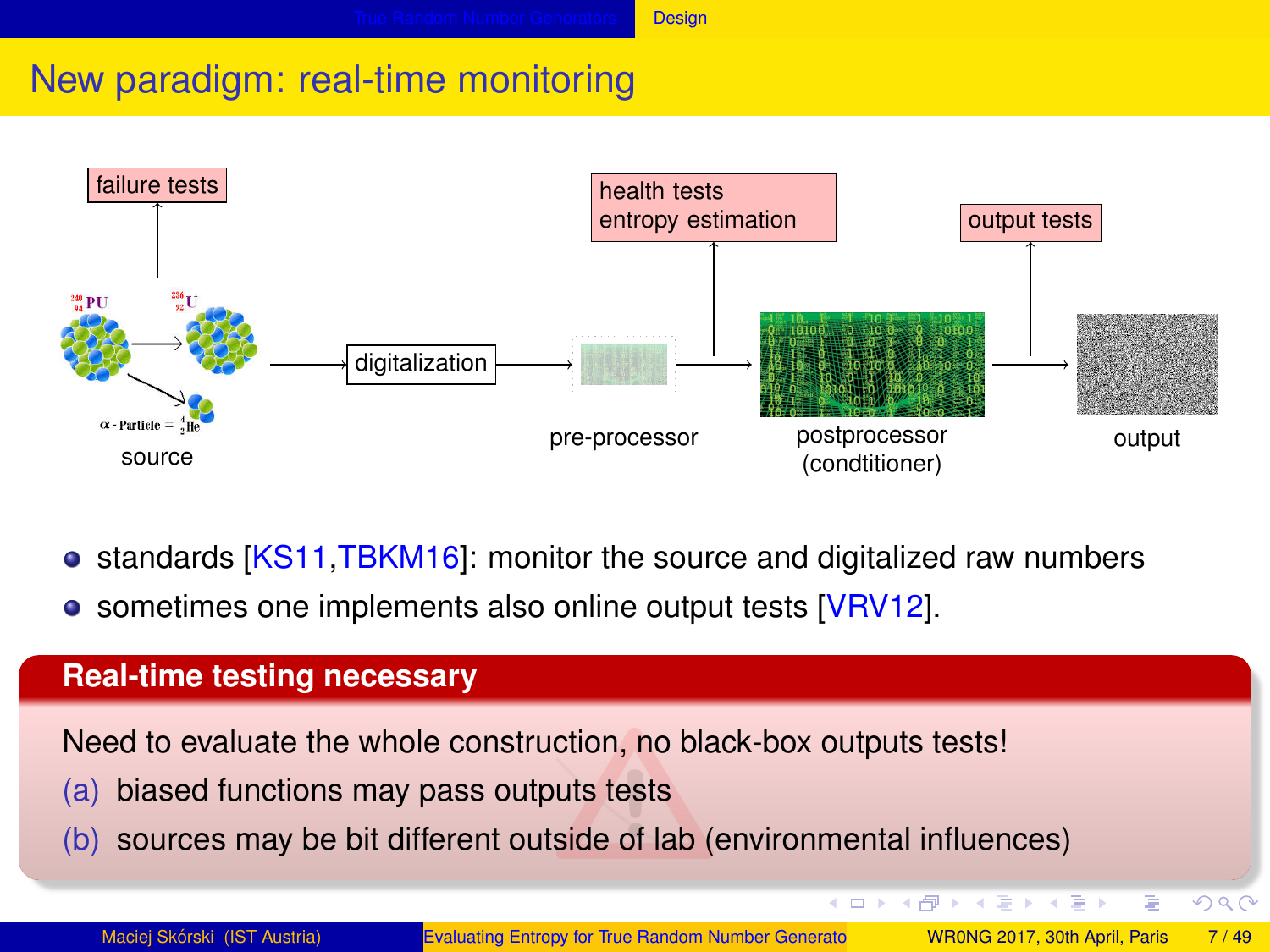## <span id="page-7-0"></span>Theoretical framework

weak source: *entropy* + *assumptions* to learn it from samples

preprocessor: *condenser*

postprocessor: *extractor* optionally: + hashing (extra masking)

output: *indistinguishable from random*





イロメ イ母メ イヨメ イヨメ



weak source + *online* entropy estimation + *calibrating* postprocessor ≈ TRNG

画

 $QQQ$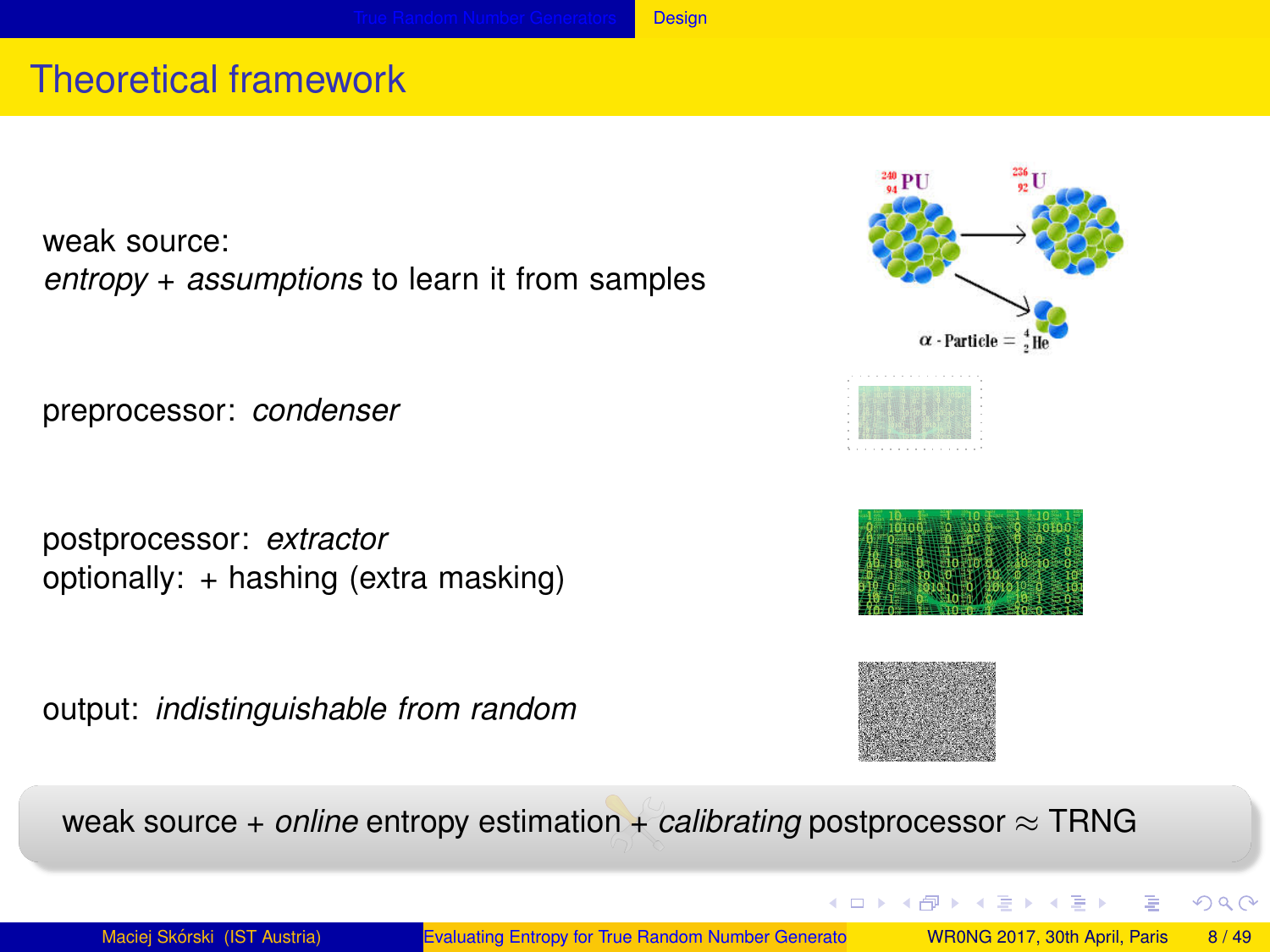# <span id="page-8-0"></span>Evaluating security - criteria

### **Standards for Random Number Generators**

Two popular and well documented (examples+justifications) recommendations

- AIS 31 German Federal Office for Information Security (BSI)
- SP 800-90B U.S. National Institute for Standards and Technology (NIST)

#### **Randomness tests**

Most popular: NIST, DieHard, DieHarder, TestU01

 $QQQ$ 

イロト イ押 トイヨ トイヨ トー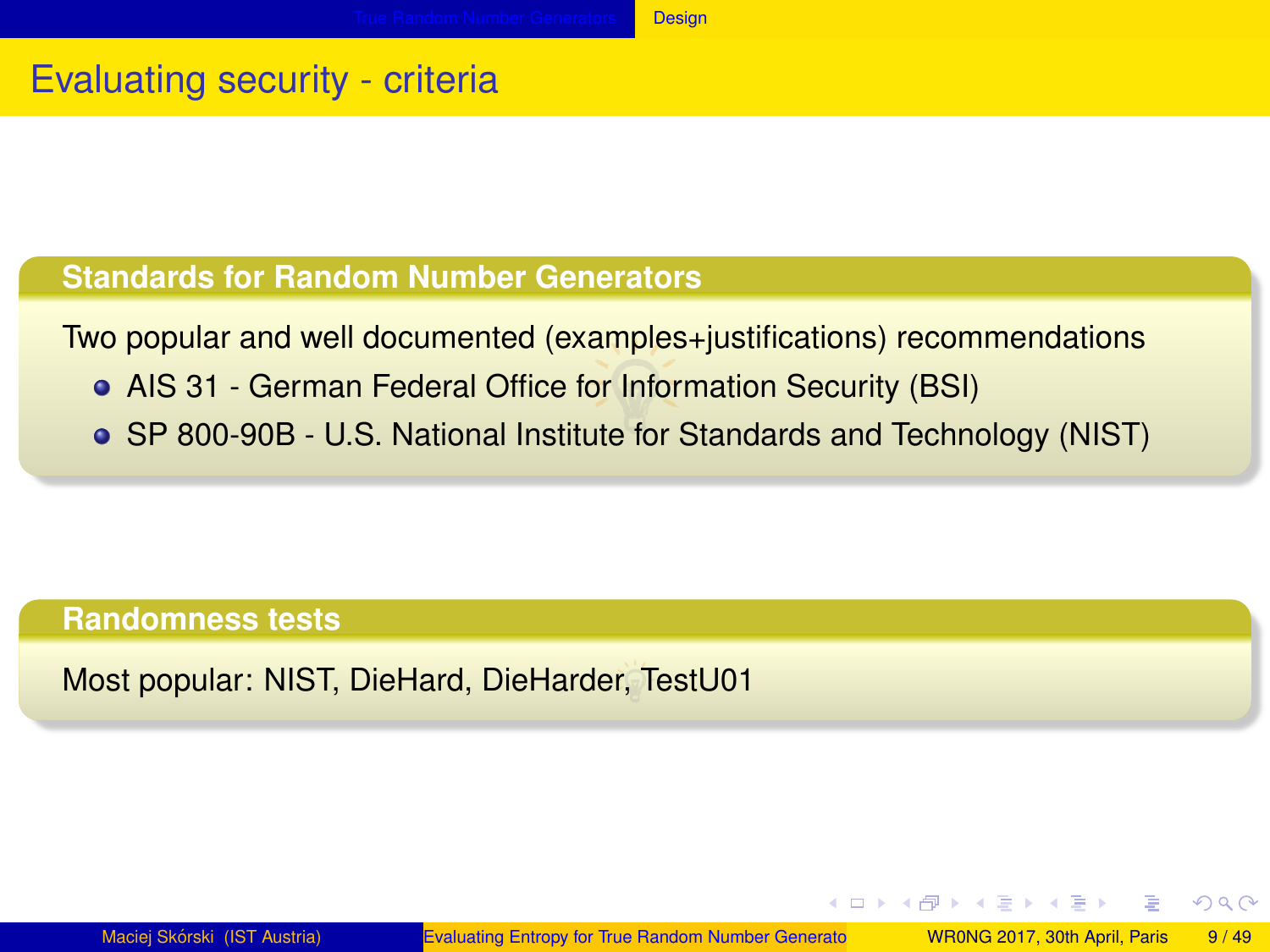## <span id="page-9-0"></span>**[True Random Number Generators](#page-2-0)**

• [Design](#page-4-0)

#### [Sources](#page-9-0)

**• [Postprocessing](#page-16-0)** 

#### [Security evaluation](#page-20-0)

- [Methodology](#page-21-0)
- [Statistical tests caveats](#page-24-0)
- [Hardware implementations caveats](#page-28-0)
- **[Entropy Estimators](#page-30-0)**
- **[Health tests](#page-36-0)**

## **[References](#page-42-0)**

イロト イ母 トイラト イラト

 $2Q$ 

∍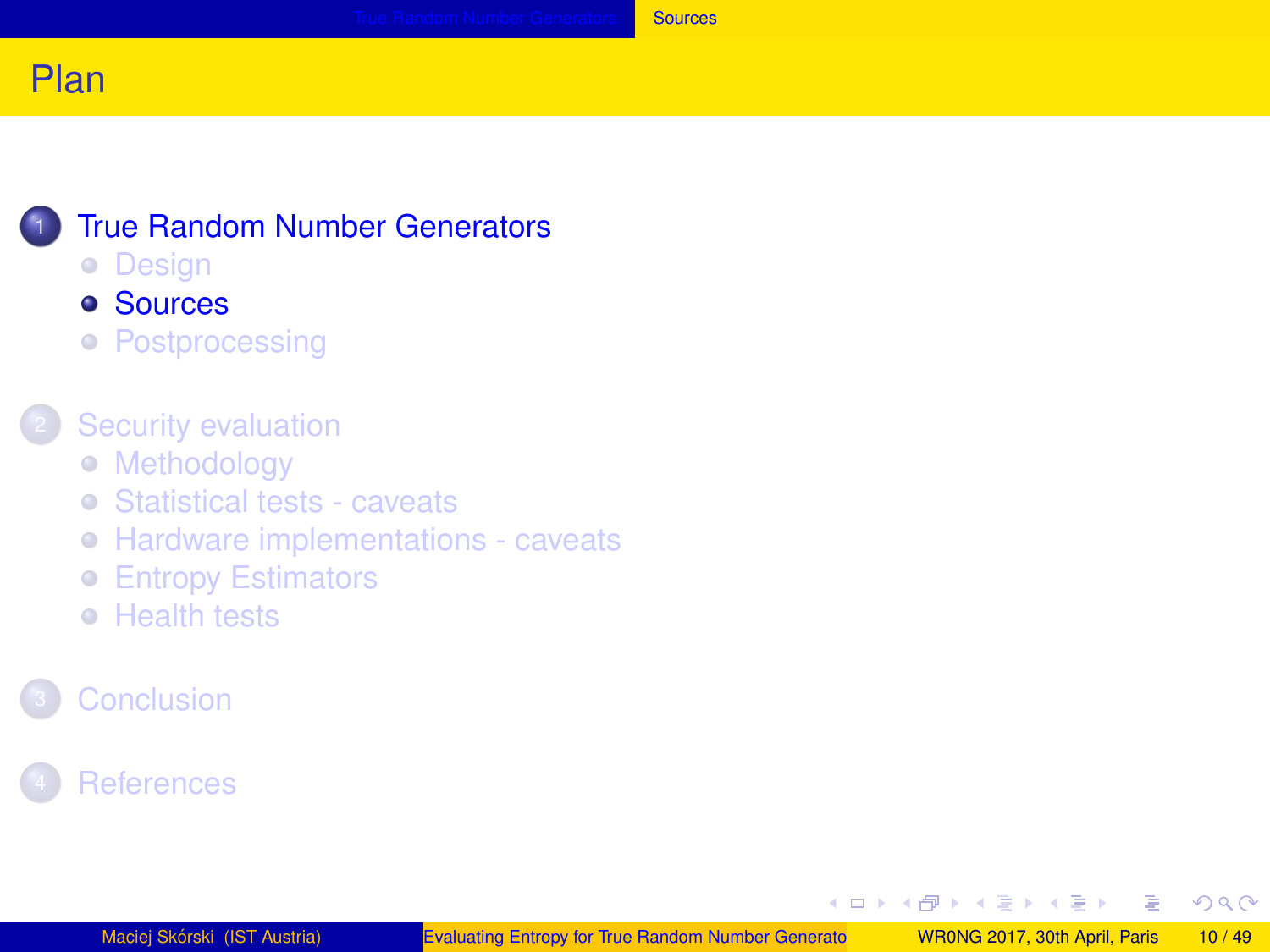## <span id="page-10-0"></span>Examples of sources

Many proposals. Below examples with public (web) interfaces

- **Radioactive decay [\[Wal\]](#page-47-2)** (<https://www.fourmilab.ch/hotbits/>)
- **Atmospheric noise [\[Haa\]](#page-44-0) (<http://www.random.org/>)**
- Quantum vacuum fluctuations [\[SQCG\]](#page-46-0) (<http://qrng.anu.edu.au>)

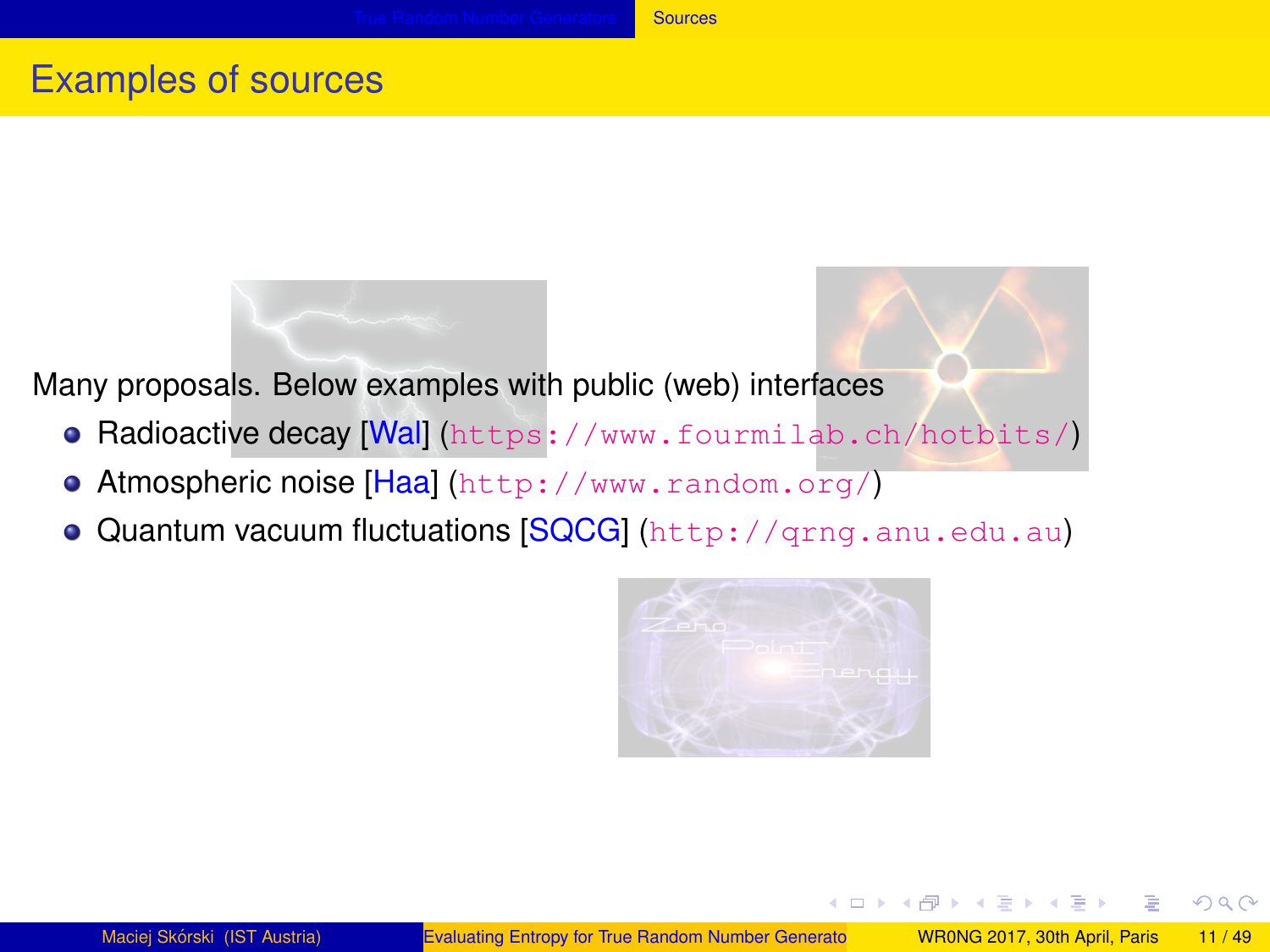## <span id="page-11-0"></span>Necessary properties of sources



Theorem (Min-entropy in sources necessary [\[RW04\]](#page-46-1))

*If*  $X \in \{0,1\}^m$  *is such that*  $f(X) \approx U_n$  *then*  $X \approx Y$  *s.t.*  $H_\infty(Y) \geq n$  *where* 

$$
H_{\infty}(X) = \min_{x} \log \frac{1}{P_X(x)}
$$

*is the min-entropy of the source (also when conditioned on the randomness of f).*

#### **Can we use Shannon entropy?**

- many papers estimate Shannon entropy in the context of TRNGs (easier)
- best available tests utilize Shannon entropy (compression techniques)
- standards put more emphasize on min-entropy only recently

 $QQQ$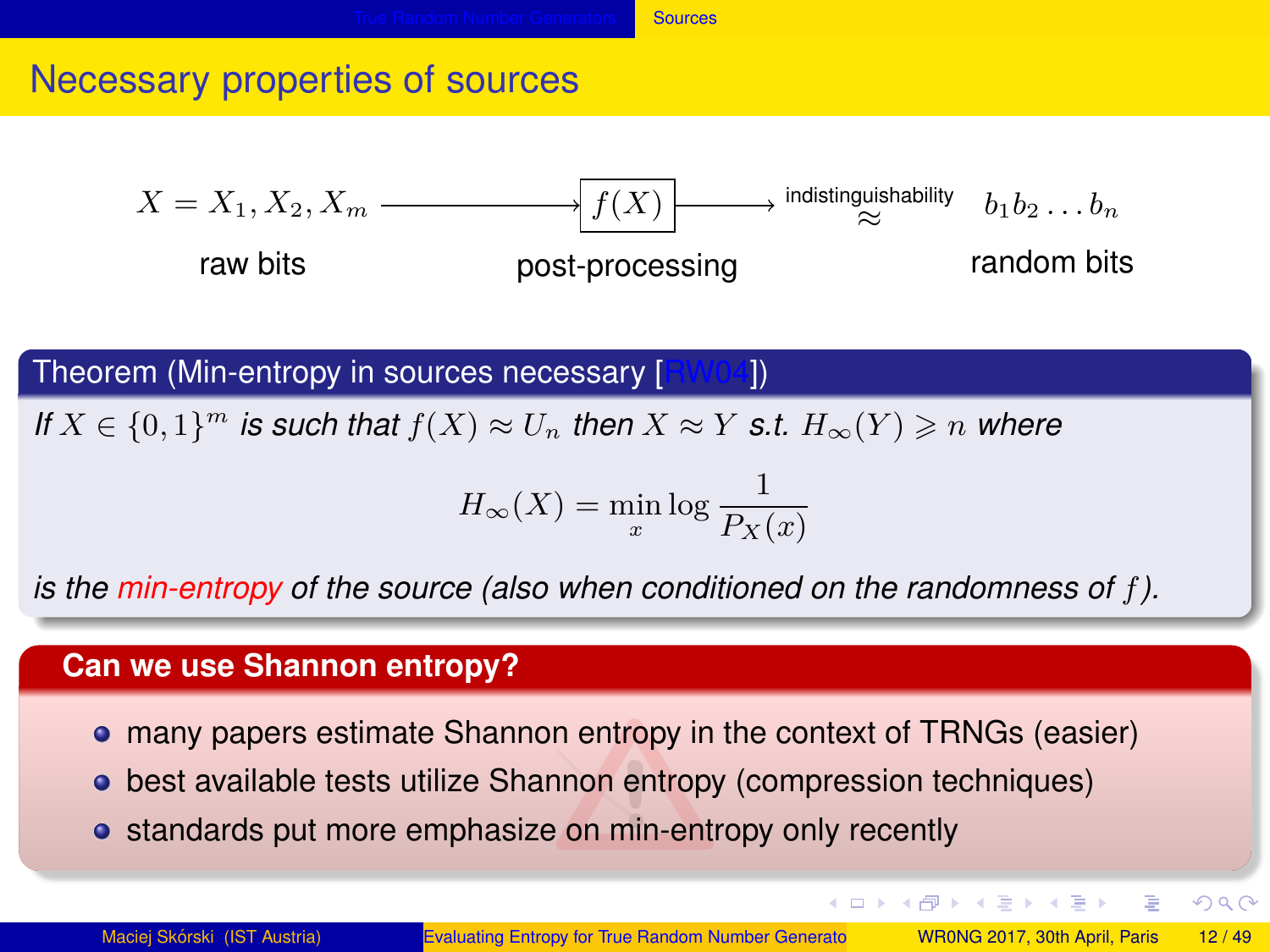#### **[Sources](#page-12-0)**

## <span id="page-12-0"></span>Shannon entropy is bad in one-shot regimes...

Shannon entropy is a bad estimate even for (less restrictive) collision entropy



Figure: Worst bounds on collision entropy when Shannon entropy is fixed (256 bits).

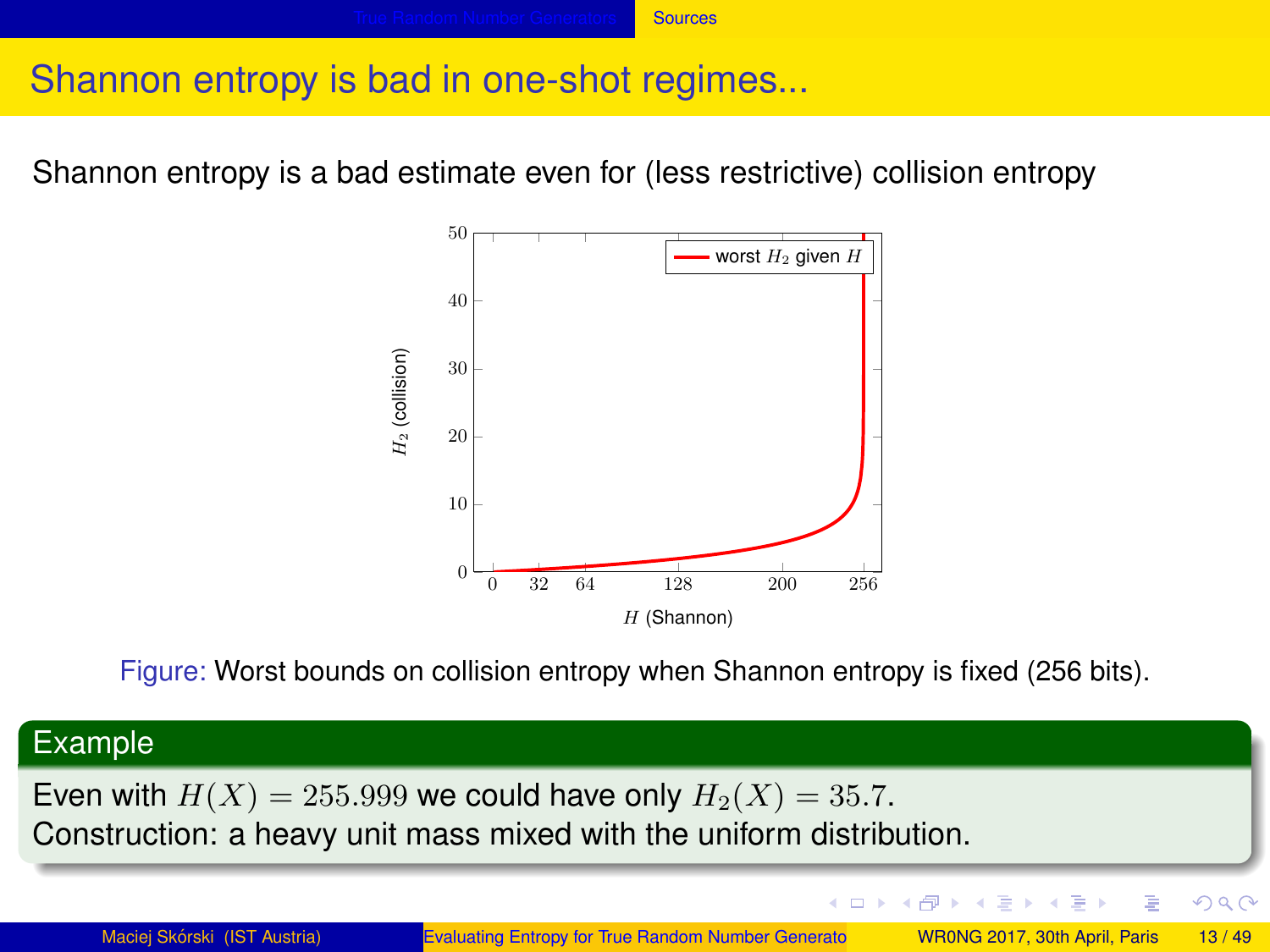## <span id="page-13-0"></span>... but ok for repeated experiments!

### **Asymptotic Equiparition Property**

If the source produces  $X_1, X_2, X_3$ . then for  $x \leftarrow X_1, \ldots, X_n$  we have

$$
\frac{1}{n}\log\frac{1}{P_{X^n}(x)} = \frac{1}{n}H(X^n) + o(1) \quad \text{w.p. } 1 - o(1)
$$

Under reasonable restrictions on the source (e.g. iid or stationarity and ergodicity). *Essentially: almost all sequences are roughly equally likely.*

#### **Shannon is asymptotically good**

We conclude that for  $n \to \infty$ 

$$
\frac{1}{n}H_{\infty}(X_1,\ldots,X_n|E) \approx \frac{1}{n}H(X_1,\ldots,X_n|E), \quad \Pr[E] = 1 - o(1)
$$

this demonstrates the *entropy smoothing* technique [\[RW04](#page-46-1)[,HR11,](#page-44-1)[STTV07,](#page-47-3)[Kog13\]](#page-44-2).

 $\mathbf{A} \cap \mathbf{B} \rightarrow \mathbf{A} \oplus \mathbf{B} \rightarrow \mathbf{A} \oplus \mathbf{B} \rightarrow \mathbf{B} \oplus \mathbf{B} \oplus \mathbf{B} \oplus \mathbf{B} \oplus \mathbf{B} \oplus \mathbf{B} \oplus \mathbf{B} \oplus \mathbf{B} \oplus \mathbf{B} \oplus \mathbf{B} \oplus \mathbf{B} \oplus \mathbf{B} \oplus \mathbf{B} \oplus \mathbf{B} \oplus \mathbf{B} \oplus \mathbf{B} \oplus \mathbf{B} \oplus \mathbf{B} \oplus \mathbf{B} \opl$ 

 $QQQ$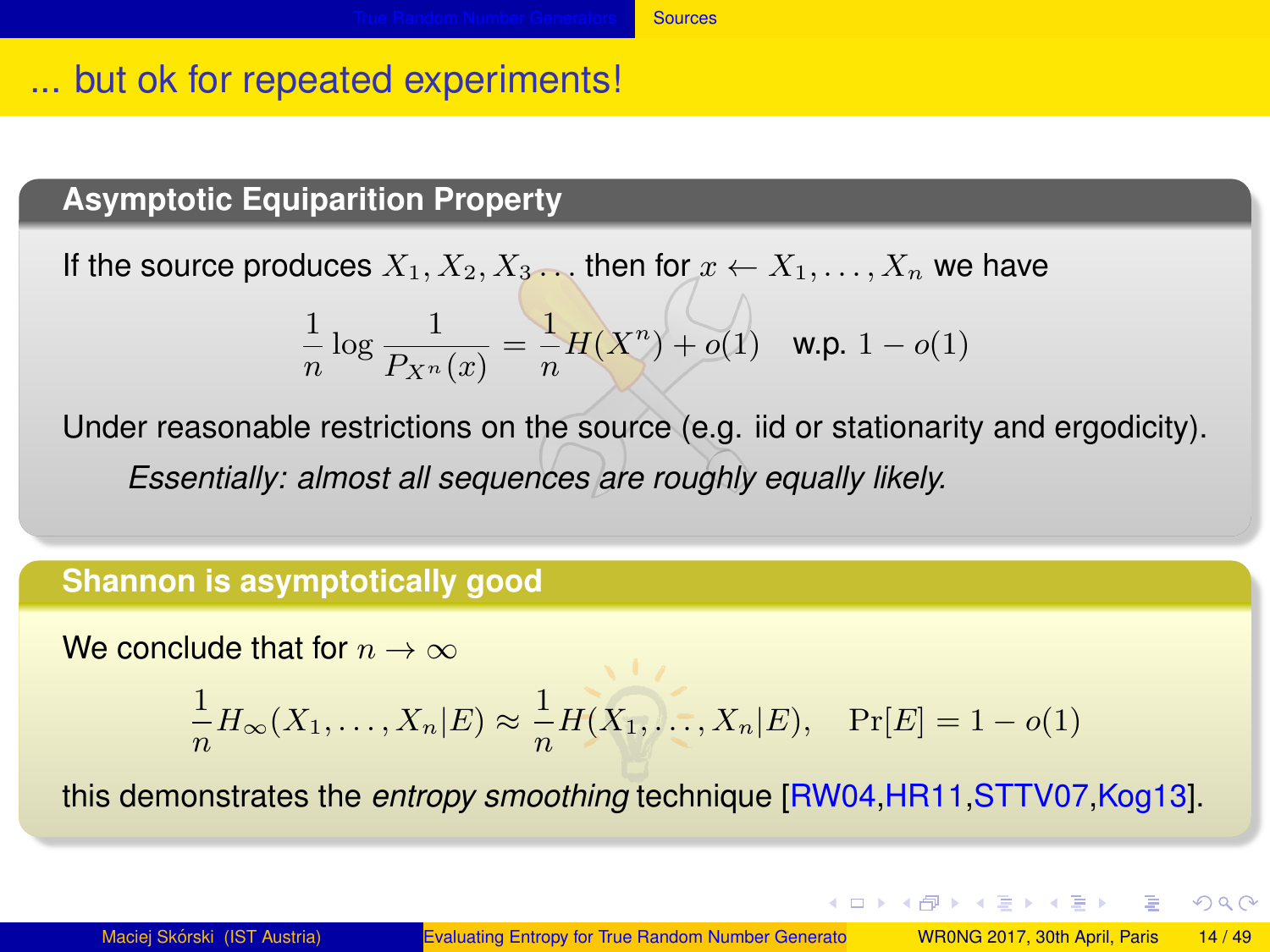#### **[Sources](#page-14-0)**

## <span id="page-14-0"></span>How big is the error?

- **can quantify the convergence in the AEP (Holenstein, Renner [\[HR11\]](#page-44-1)...**
- ... much better when entropy per bit is high relevant to TRNGs [\[Sko17\]](#page-47-4)



Figure: (smooth) min-entropy per bit, independent 8-bit samples with Shannon rate 0.997 per bit

 $290$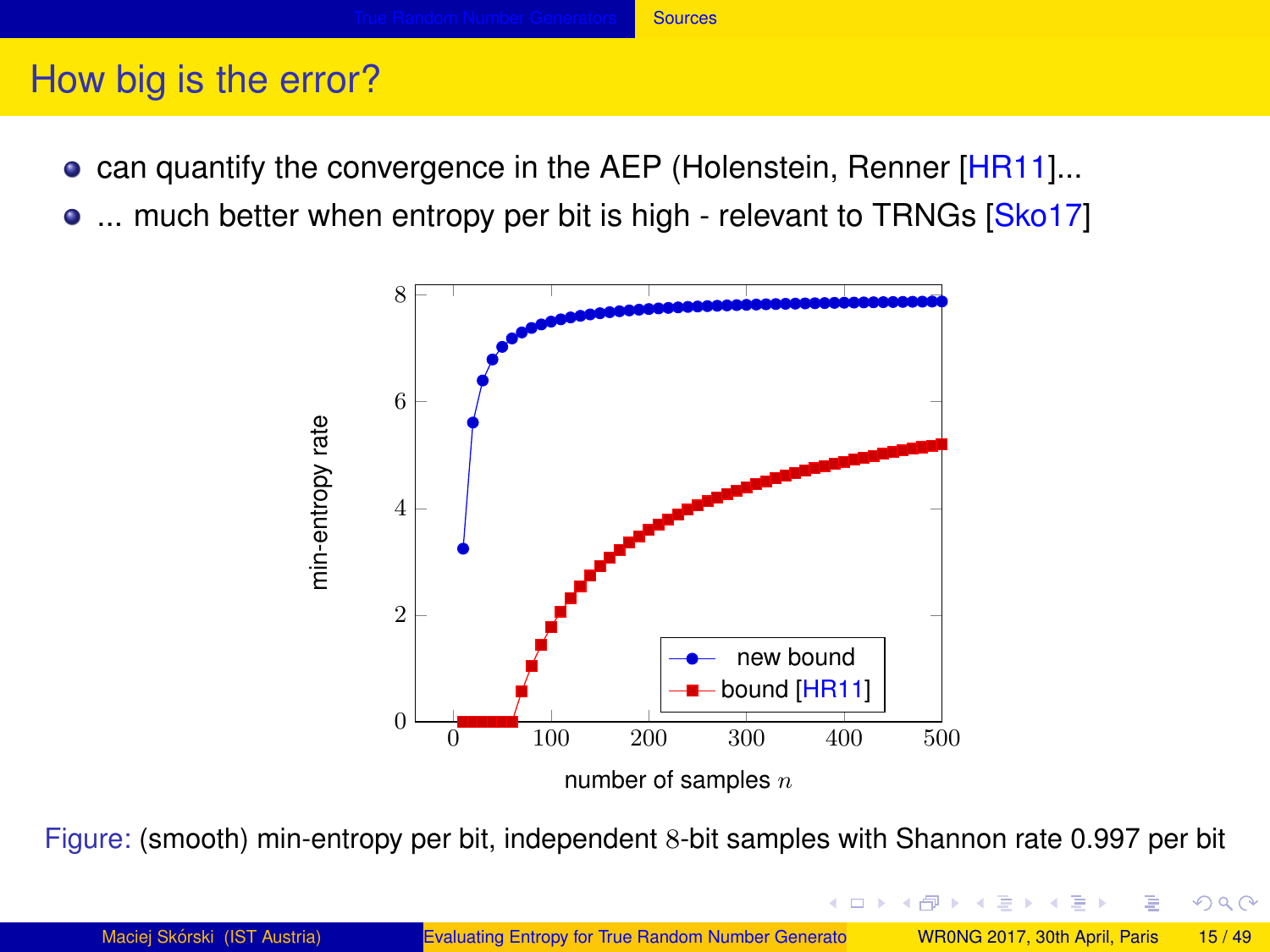## <span id="page-15-0"></span>Sources - conclusion

## Shannon approximation

- min-entropy necessary for post-processing, but hard to estimate
- we have simple Shannon entropy estimators (compression techniques [\[Mau92\]](#page-45-1))
- under (practically reasonable) restrictions on the source, one can approximate by Shannon entropy; the justification is by entropy smoothing+AEP
- **•** convergence even better in high-entropy regimes (relevant to TRNGs)

#### **What about Renyi entropy?**

One can also use collision entropy (between min-entropy and Shannon entropy), which is faster to estimate [\[AOST15\]](#page-43-0) (at least for iid sources).

イロン イ団ン イヨン イヨン 一番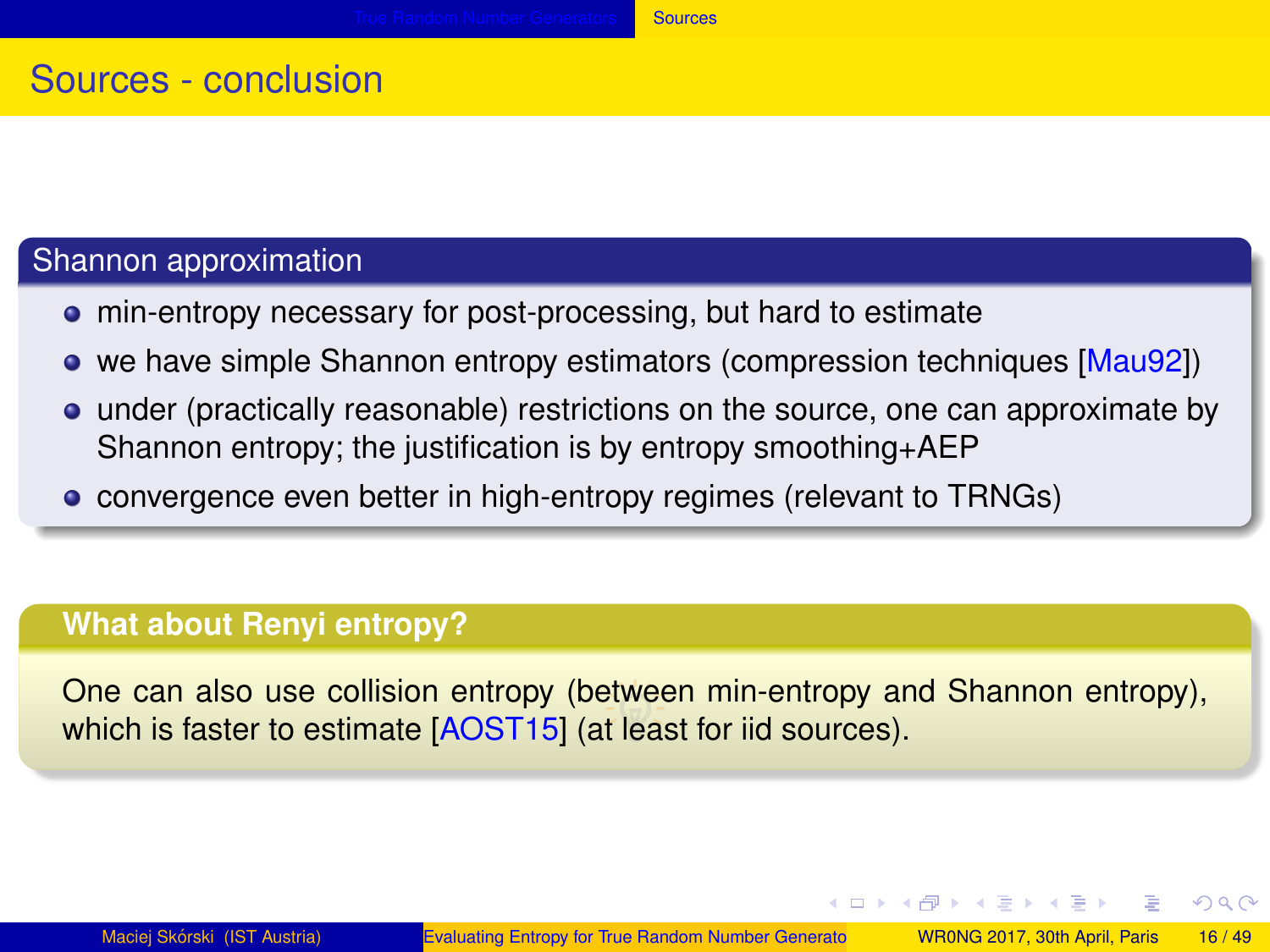<span id="page-16-0"></span>

## **[True Random Number Generators](#page-2-0)**

- [Design](#page-4-0)
- [Sources](#page-9-0)
- **[Postprocessing](#page-16-0)**

#### [Security evaluation](#page-20-0)

- [Methodology](#page-21-0)
- [Statistical tests caveats](#page-24-0)
- [Hardware implementations caveats](#page-28-0)
- **[Entropy Estimators](#page-30-0)**
- **[Health tests](#page-36-0)**

## **[References](#page-42-0)**

イロト イ母 トイラト イラト

 $2Q$ 

∍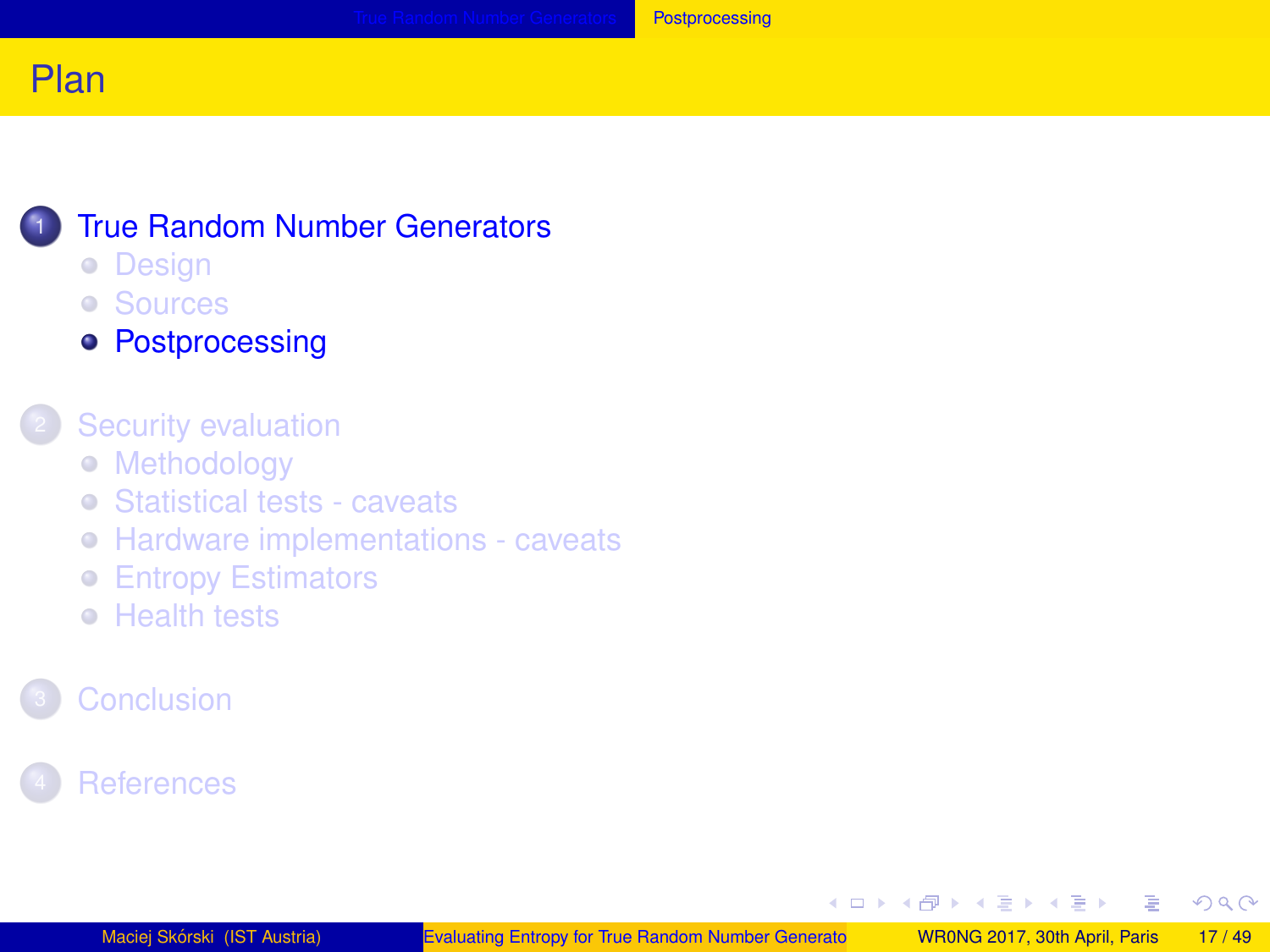## <span id="page-17-0"></span>Instantiating Postprocessors



Here  $\approx^{\epsilon}$  means  $\epsilon$ -closeness in total variation (statistical distance).

#### **Implementing postprocessors**

- Randomness extractors, like Teoplitz Matrices or the Trevisan extractor (implemented in quantum TRNGs [\[MXXTQ+13\]](#page-45-2)).
- CBC-MAC (inside Intel's IvyBridge; TRNG is part of hybrid design!)
- o other cryptographic functions (e.g. early Intel RNGs used SHA-1)

イロメ イ何メ イヨメ イヨメーヨ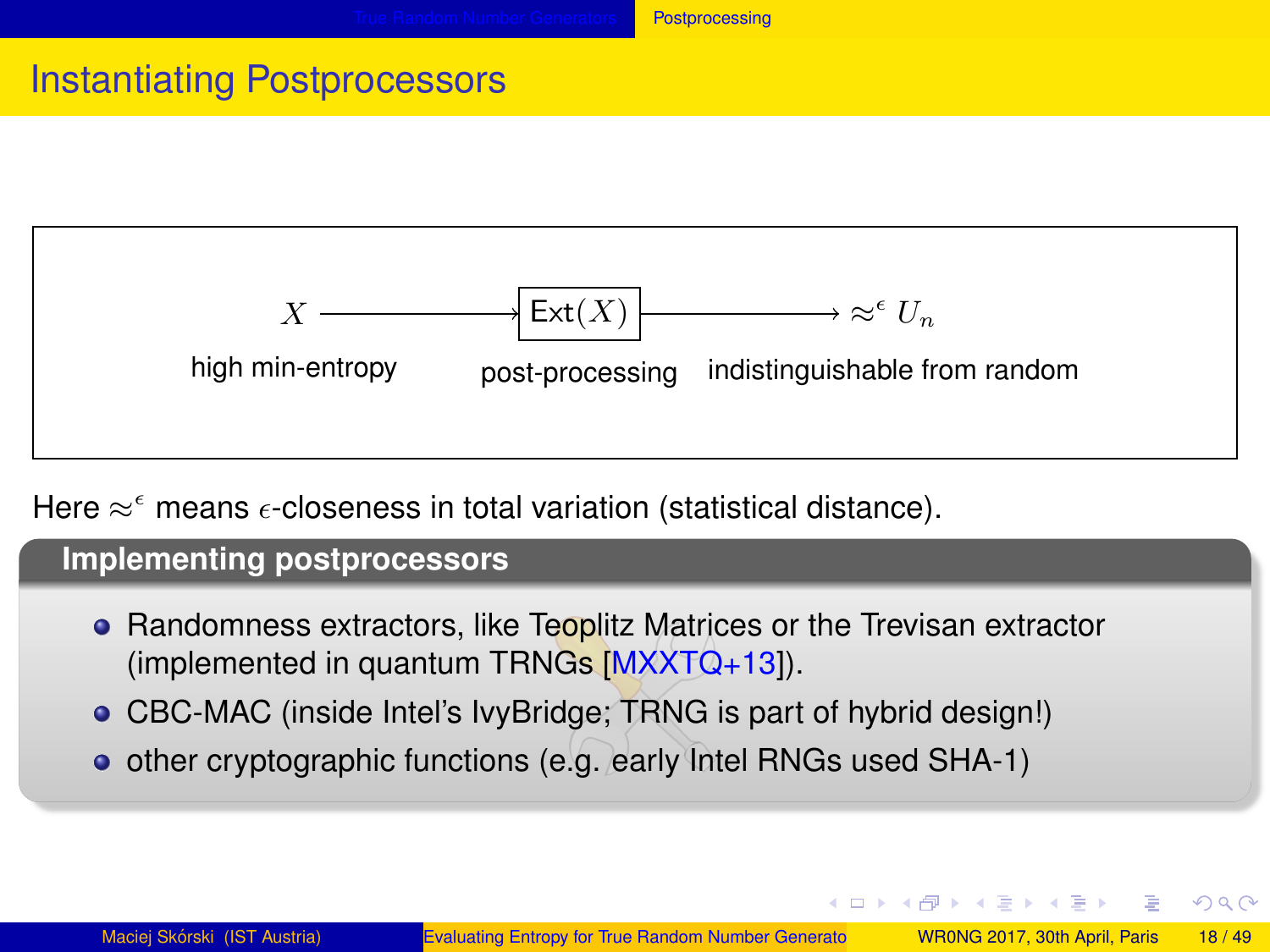## <span id="page-18-0"></span>Postprocessors - Drawbacks

#### **Disadvantages of post-processing**

entropy waste (input *>* output, necessary!)

- (a) best extractors:  $2 \log(1/\epsilon)$  bits
- (b) other: half of input entropy as the practical rule of thumb [\[TBKM16,](#page-47-0)[HKM12\]](#page-44-3))

#### **a** slowdown

(a) Quantis: the bit rate goes down from about 4Mbps to approximately 75Kbps [\[Qua\]](#page-45-3).

イロト イ母ト イヨト イヨト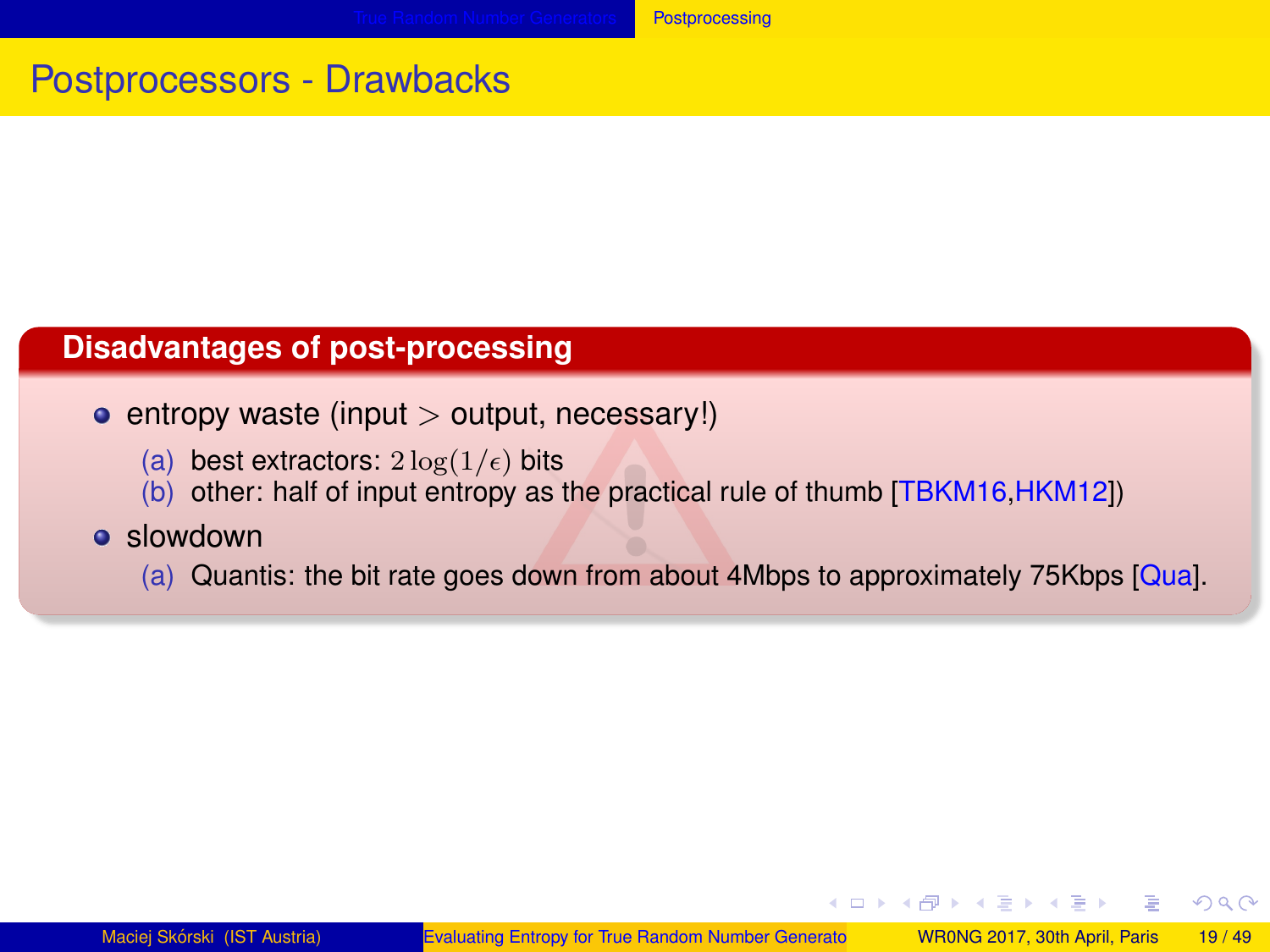# <span id="page-19-0"></span>Security with insufficient entropy?

What if entropy estimates fail?



### **Key derivation - security under weak keys**

- **•** some cryptographic applications remain (somewhat) secure when fed with insufficient entropy [\[BDKPP+11,](#page-43-1)[DY13](#page-44-4)[,DPW14\]](#page-43-2).
- **•** entropy defficiency may be "obscured" by the hash function and not easy to exploit in practice [\[TBKM16\]](#page-47-0)

イロト イ母ト イヨト イヨト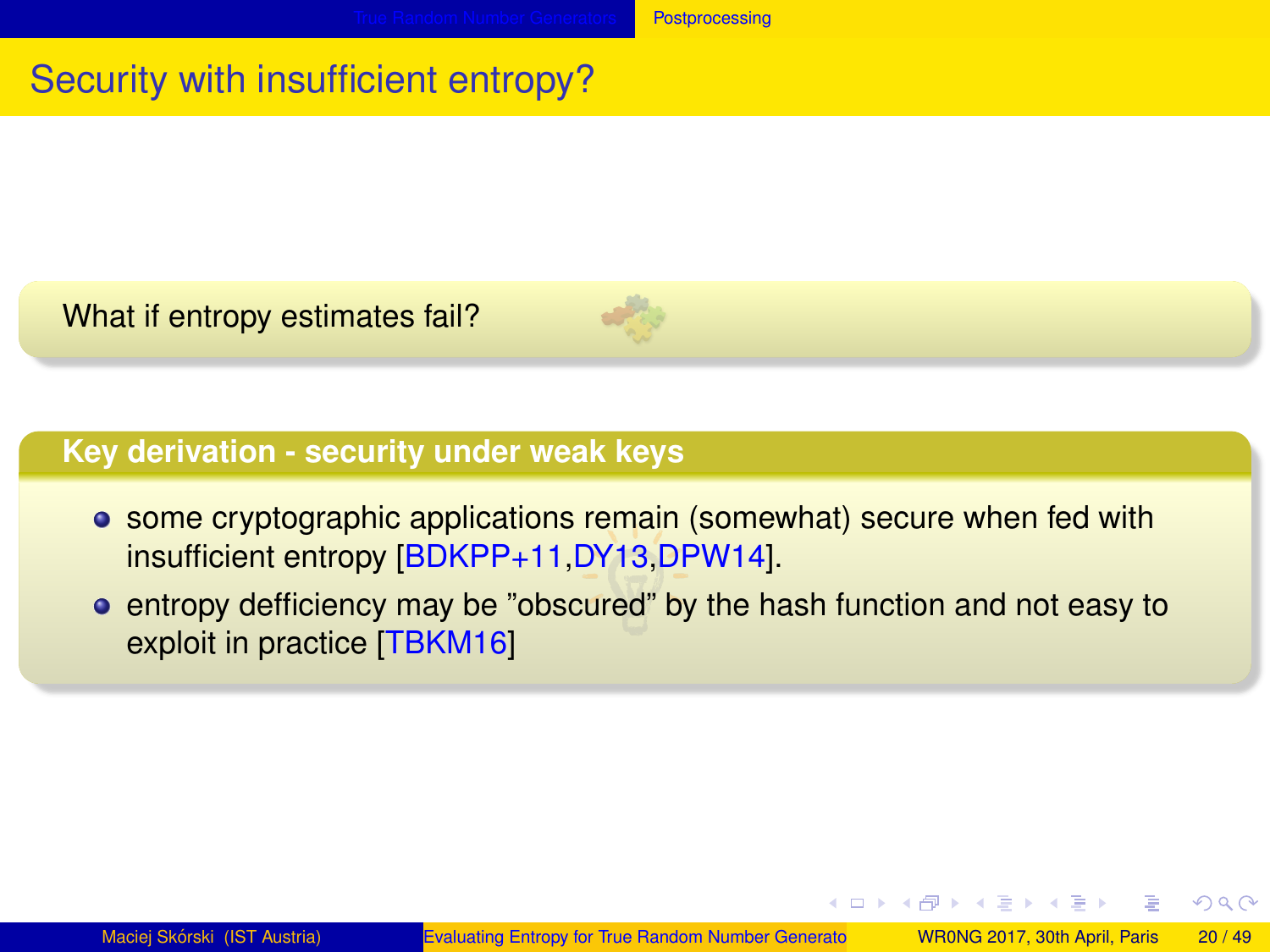### <span id="page-20-0"></span>**[True Random Number Generators](#page-2-0)**

- [Design](#page-4-0)
- [Sources](#page-9-0)
- **[Postprocessing](#page-16-0)**

### <sup>2</sup> [Security evaluation](#page-20-0)

- [Methodology](#page-21-0)
- [Statistical tests caveats](#page-24-0)
- [Hardware implementations caveats](#page-28-0)
- [Entropy Estimators](#page-30-0)
- **[Health tests](#page-36-0)**

## **[References](#page-42-0)**

(□ ) ( ) → ( )

×

**B** 

 $2Q$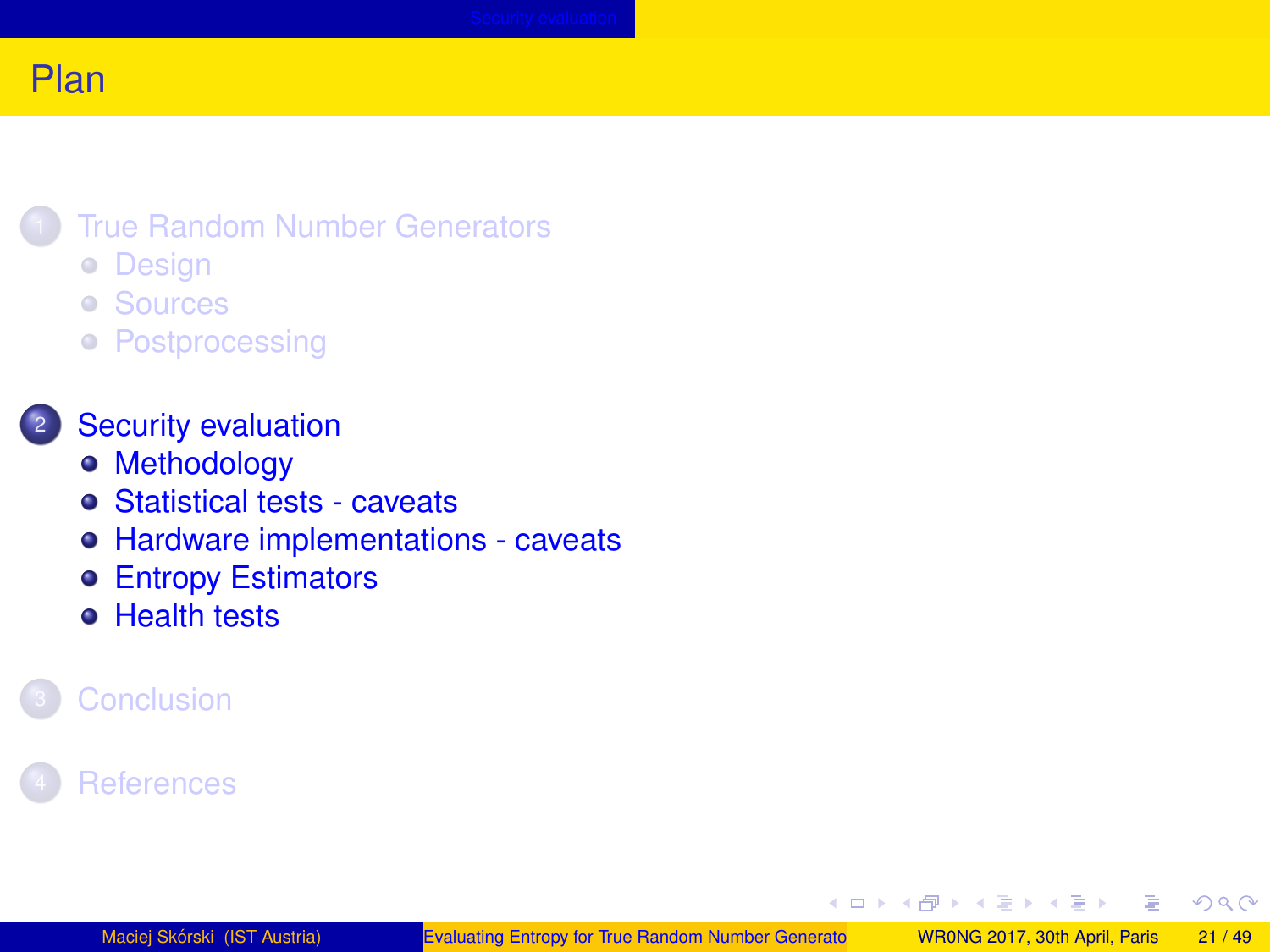### <span id="page-21-0"></span>**[True Random Number Generators](#page-2-0)**

- [Design](#page-4-0)
- [Sources](#page-9-0)
- **[Postprocessing](#page-16-0)**

### <sup>2</sup> [Security evaluation](#page-20-0)

- [Methodology](#page-21-0)
- [Statistical tests caveats](#page-24-0)
- [Hardware implementations caveats](#page-28-0)
- **[Entropy Estimators](#page-30-0)**
- **[Health tests](#page-36-0)**

## **[References](#page-42-0)**

**K ロ ト K 何 ト** 

→ 重 ★

 $\rightarrow$   $\equiv$   $\rightarrow$ 

 $2Q$ 

Ξ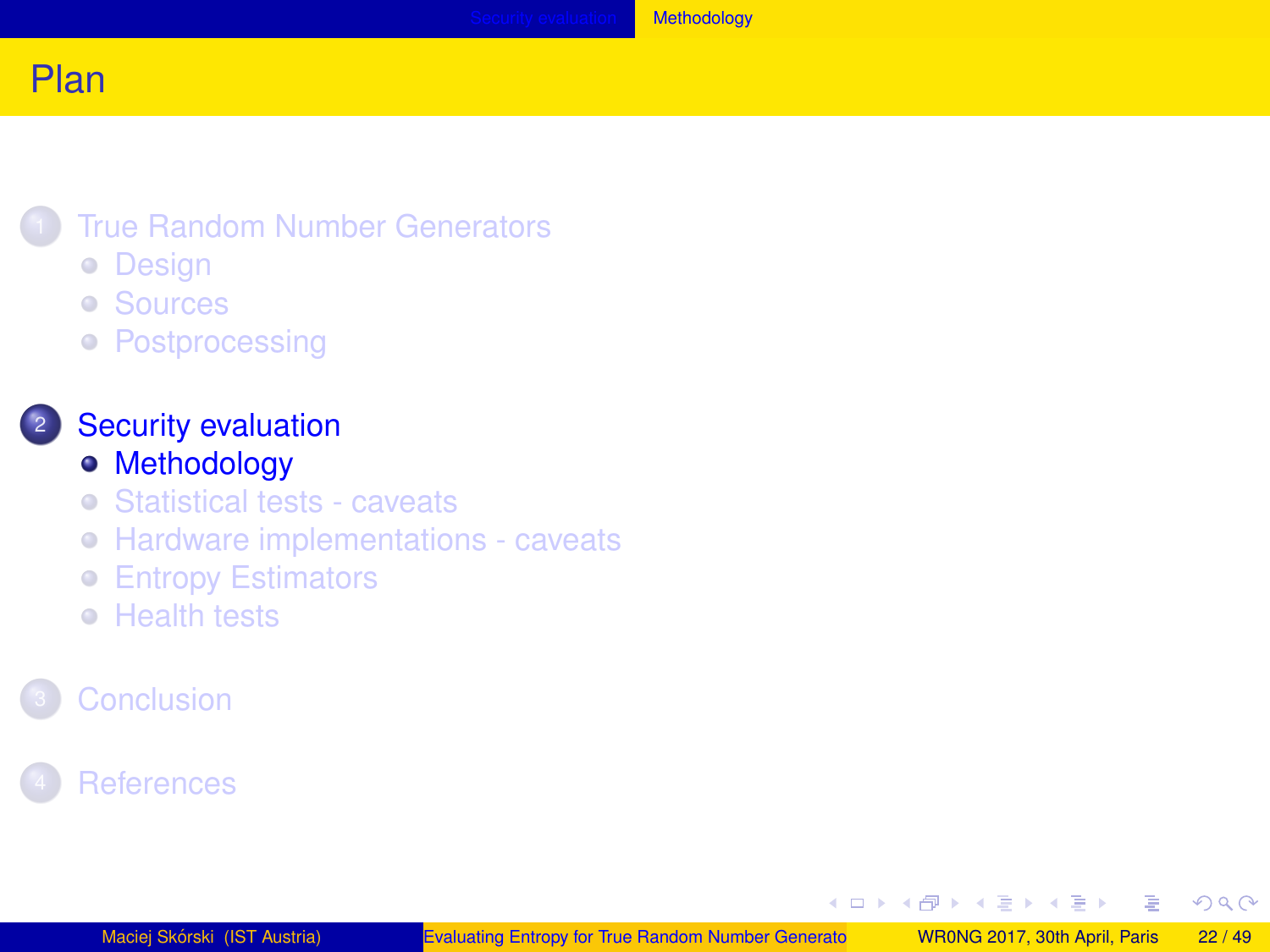## <span id="page-22-0"></span>What to evaluate



| test              | feature            | cathegory          |
|-------------------|--------------------|--------------------|
| source breakdown  | zero-entropy alarm | health-test        |
| source failure    | low-entropy alarm  | health-test        |
| source rate       | entropy level      | entropy estimation |
| output uniformity | bias-alarm         | randomness tests   |

イロメ イ団メ イミメ イモメー 舌

 $299$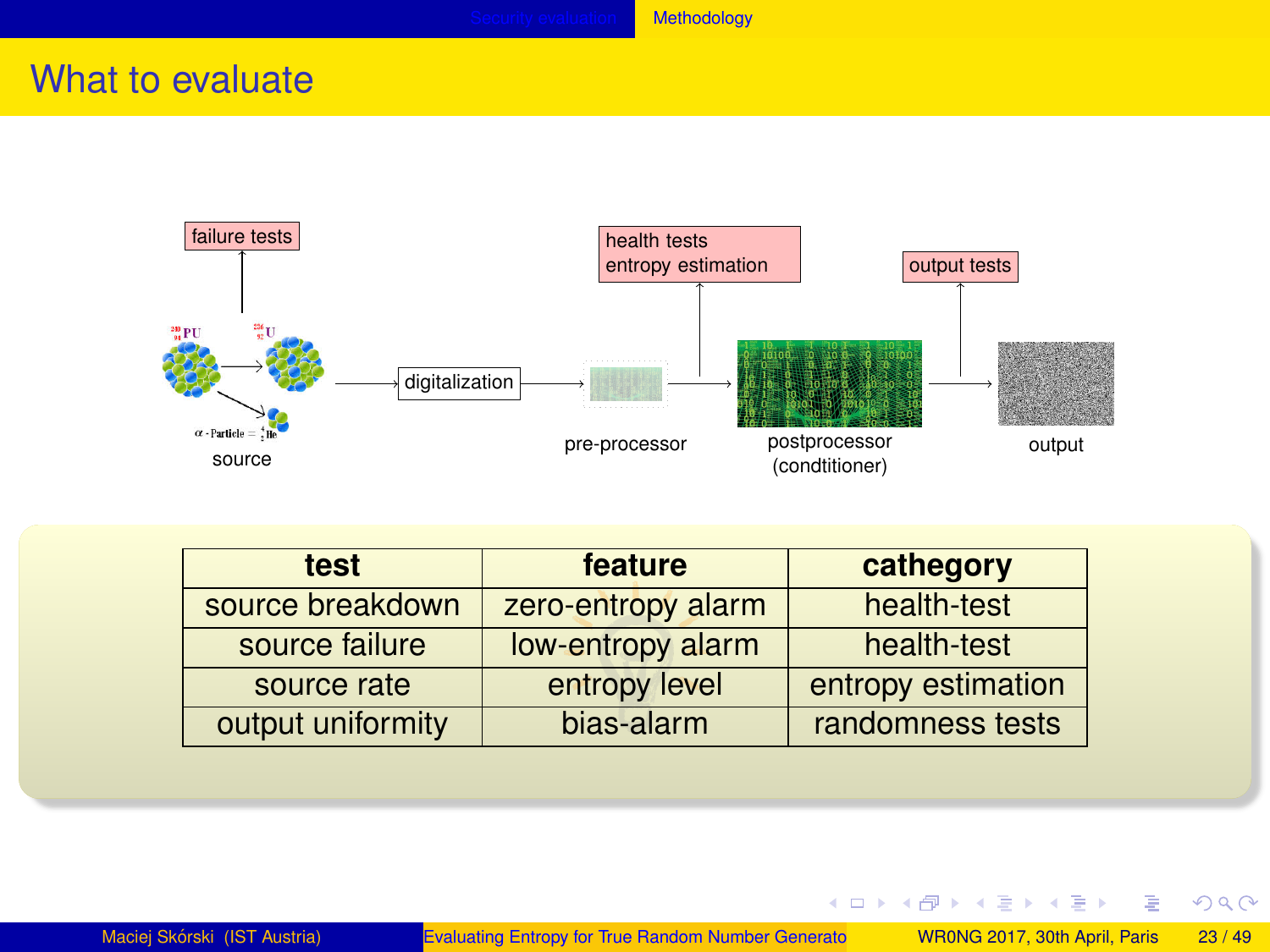#### **[Methodology](#page-23-0)**

## <span id="page-23-0"></span>How to evaluate security from samples?

### **Hypothesis testing**

```
We use the statistical framework
```
- null  $\mathsf{Hyp}_0$ : "generator is good"
- alternative Hyp*<sup>a</sup>* : "generator is bad"

Can never confirm Hyp $_{\rm 0}$ !

*Absence of evidence is no evidence of absence*

Can commit two errors

```
\alpha = \Pr[reject Hyp_0|Hyp_0
```
 $\beta = \Pr[\textsf{accept Hyp}_0 | \textsf{Hyp}_a]$ 

reject good generator = Type I Error  $accept$  bad generator = Type II Error

イロト イ母ト イヨト イヨト

 $QQ$ 

Note: often Type I is of interest (validating theories in empirical sciences)

Our priority: minimize Type II (first), keep Type I reasonably small (second).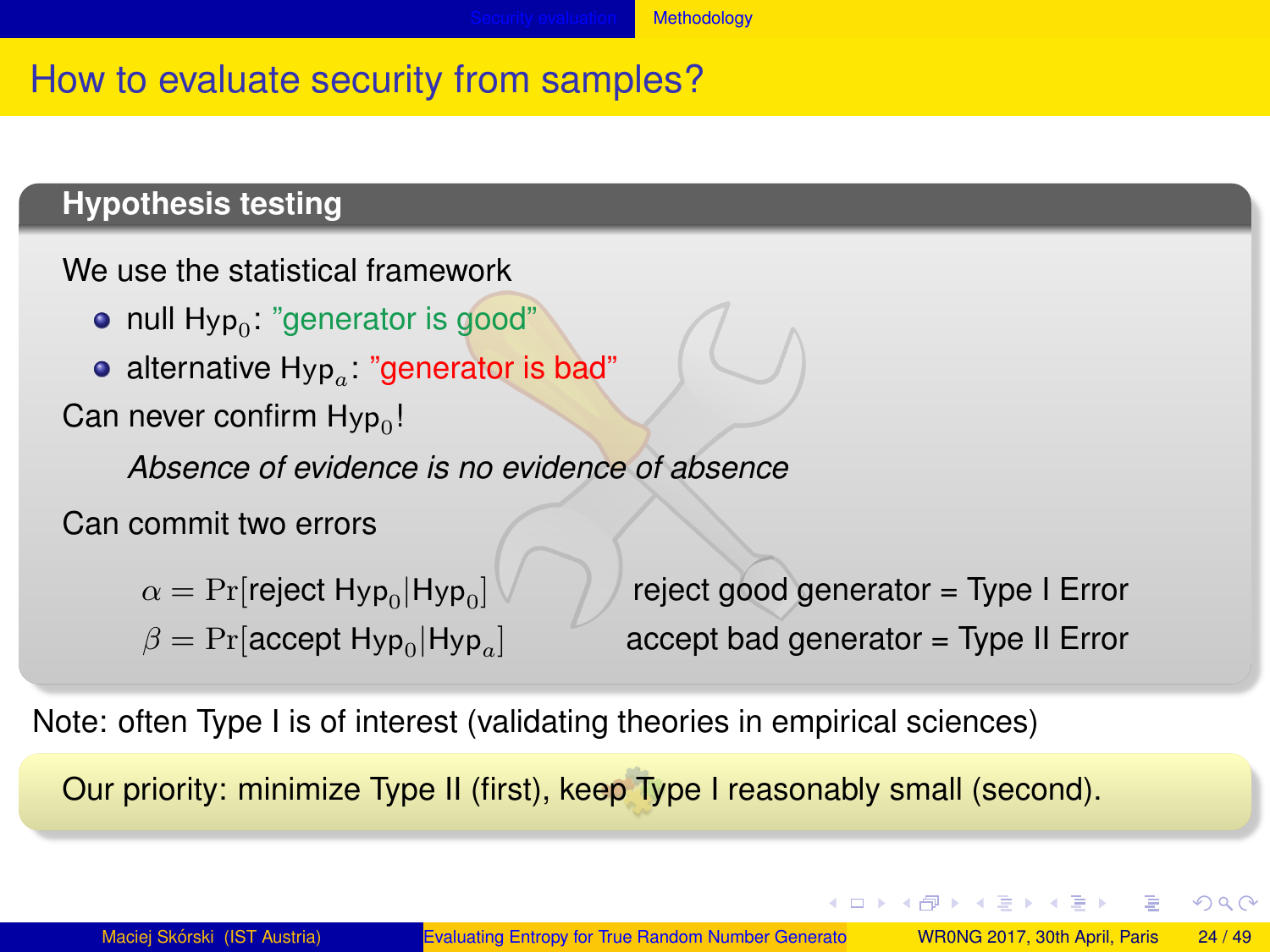#### <span id="page-24-0"></span>**[True Random Number Generators](#page-2-0)**

- [Design](#page-4-0)
- [Sources](#page-9-0)
- **[Postprocessing](#page-16-0)**

#### <sup>2</sup> [Security evaluation](#page-20-0)

- [Methodology](#page-21-0)
- [Statistical tests caveats](#page-24-0)
- [Hardware implementations caveats](#page-28-0)
- **[Entropy Estimators](#page-30-0)**
- **[Health tests](#page-36-0)**

## **[References](#page-42-0)**

イロト イ母 トイラト イラト

 $2Q$ 

Ξ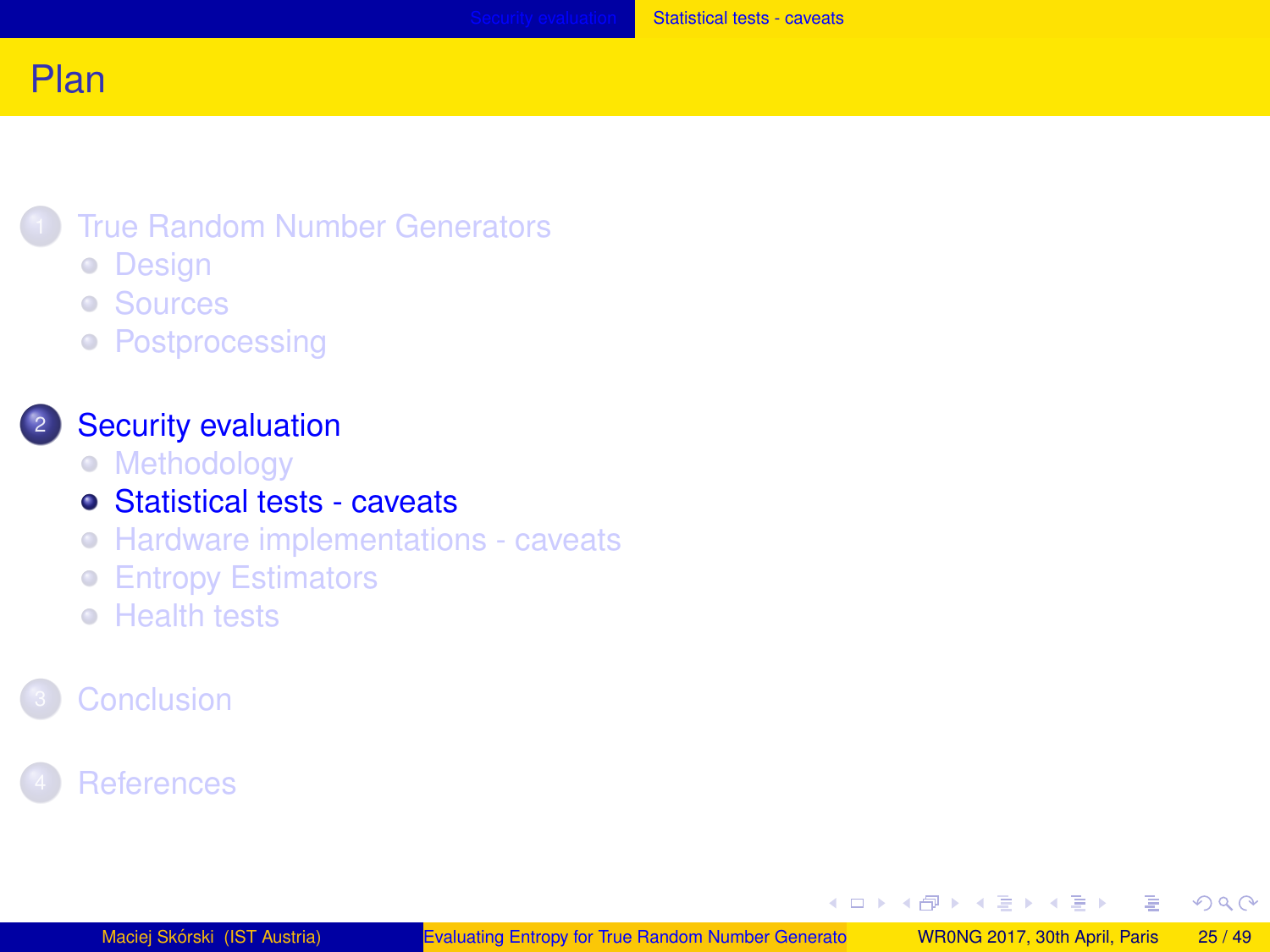## <span id="page-25-0"></span>Error testing - methodological issues (I)

#### **type II errors ignored in standards and implementations?**

Documents and packages refer to type I instead! Is the methodology correct?

#### **type II errors for testing randomness are hard**

Consider deciding the output uniformity

- type I errors can be computed precisely ("good" = uniform output, can give concrete bounds!)
- type II errors are hard ( need state what "bad" means; how to quantfify all "bad" possibilities?)

イロト イ押ト イヨト イヨト

 $\Omega$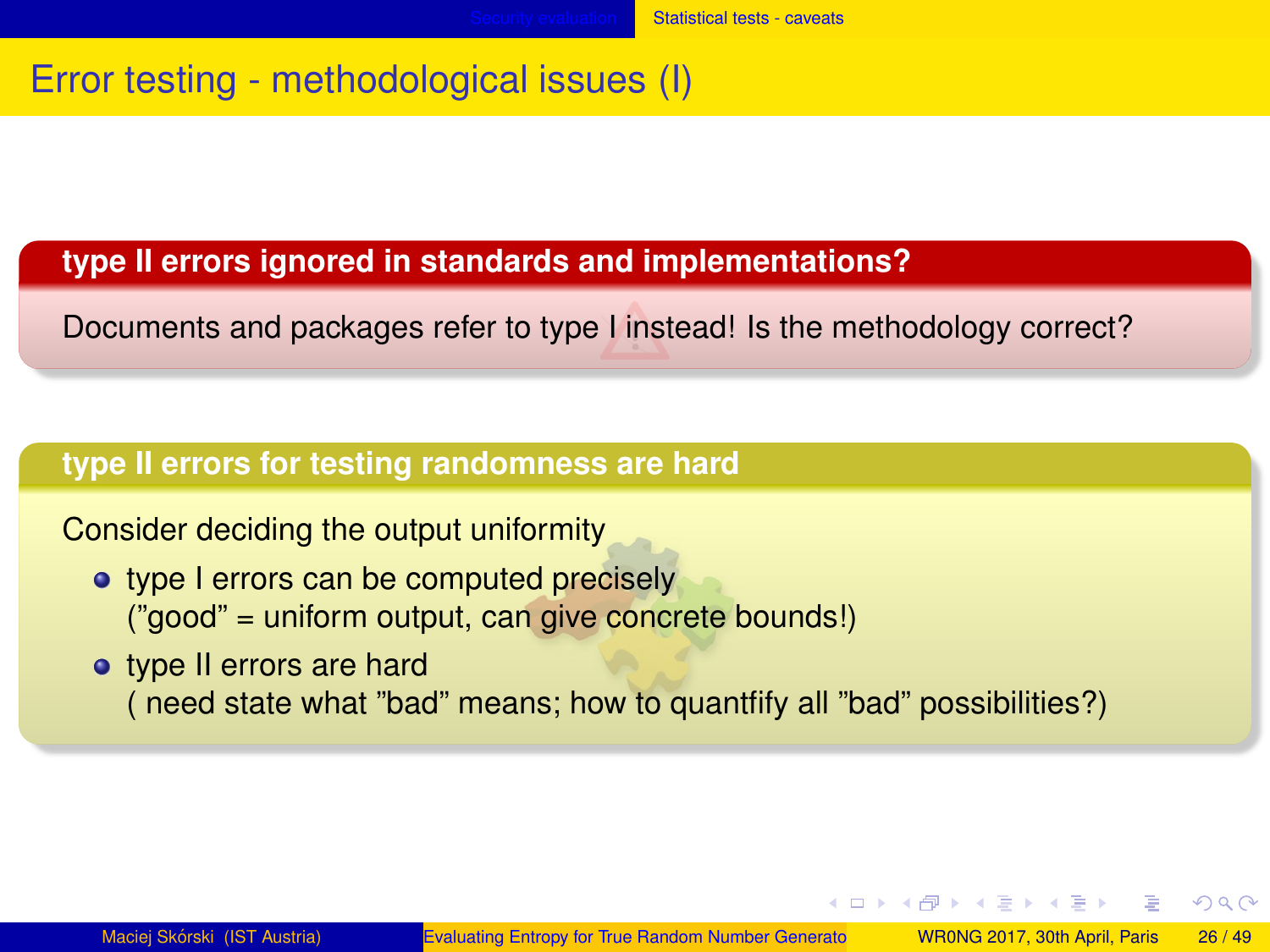## <span id="page-26-0"></span>Error testing - methodological issues (II)

#### **Practical solution to Type II error testing**

Since alternative is "amporphic":

- **1** develop tests for Type I error, but keep  $\alpha$  not too small (e.g.  $\alpha \in (0.01, 0.001))!$
- <sup>2</sup> cover a range of assumptions by different tests

#### Rationale:

- too small *α* makes *β* big
- o different tests cover different "pathologies"
- **•** for some tests *β* is provably small under mild assumptions [\[Ruk11\]](#page-46-2)

This approach used in standards and software packages.

#### Test batteries

Statistics of the observed data should be close to the ideal behavior

 $\forall T \in$  Battery Pr[*T*(*obs*)  $\gg$  *T*(*ideal*))] ≈ 0

画

 $QQQ$ 

イロト イ母ト イヨト イヨト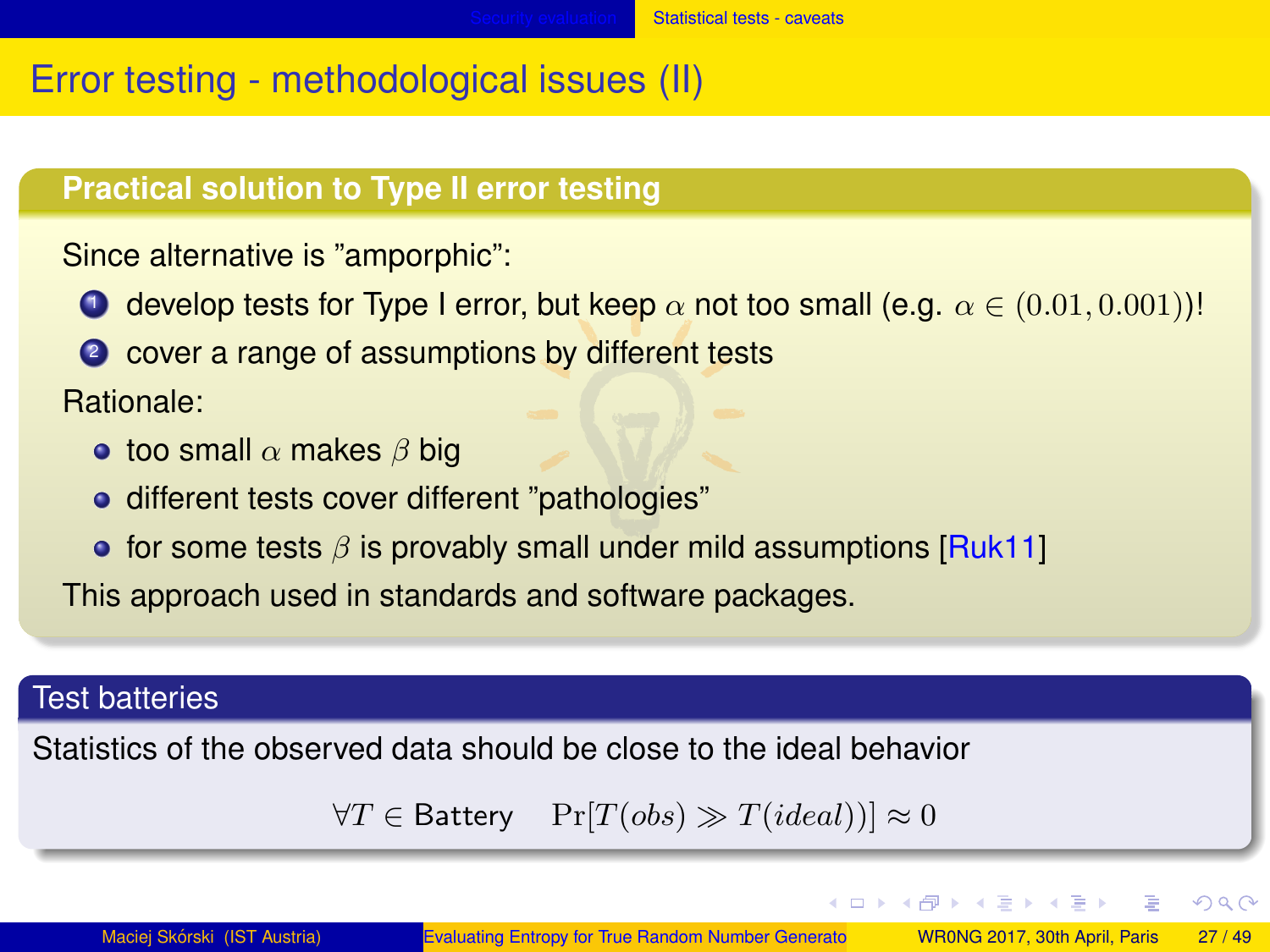## <span id="page-27-0"></span>Multiple testing issues

The rejection power of a battery is bigger than a power of individual tests.

 $Pr[$ battery rejects $] \lesssim #$ tests  $\cdot Pr[$ single test rejects $]$  union bound  $Pr[$ battery rejects $] \lesssim (Pr[$ single test rejects $]$ <sup>#tests</sup> positive dependency

BSI standard - addressed

output uniformity $(\alpha = {10}^{-3}) = 1258 \times \textsf{basic tests}(\alpha = {10}^{-6})$ 

- NIST standard not addressed; criticized [\[DB16](#page-43-3)[,MS15\]](#page-45-4)
- not addressed in many batteries for randomness testing

#### **multiple hypothesis not properly addressed?**

- in output testing NIST rejects more ⇒ type II error smaller !
- **•** consult the statistical literature when tailoring tests
- see [\[Ruk11\]](#page-46-2) for more about the NIST methodology

 $QQQ$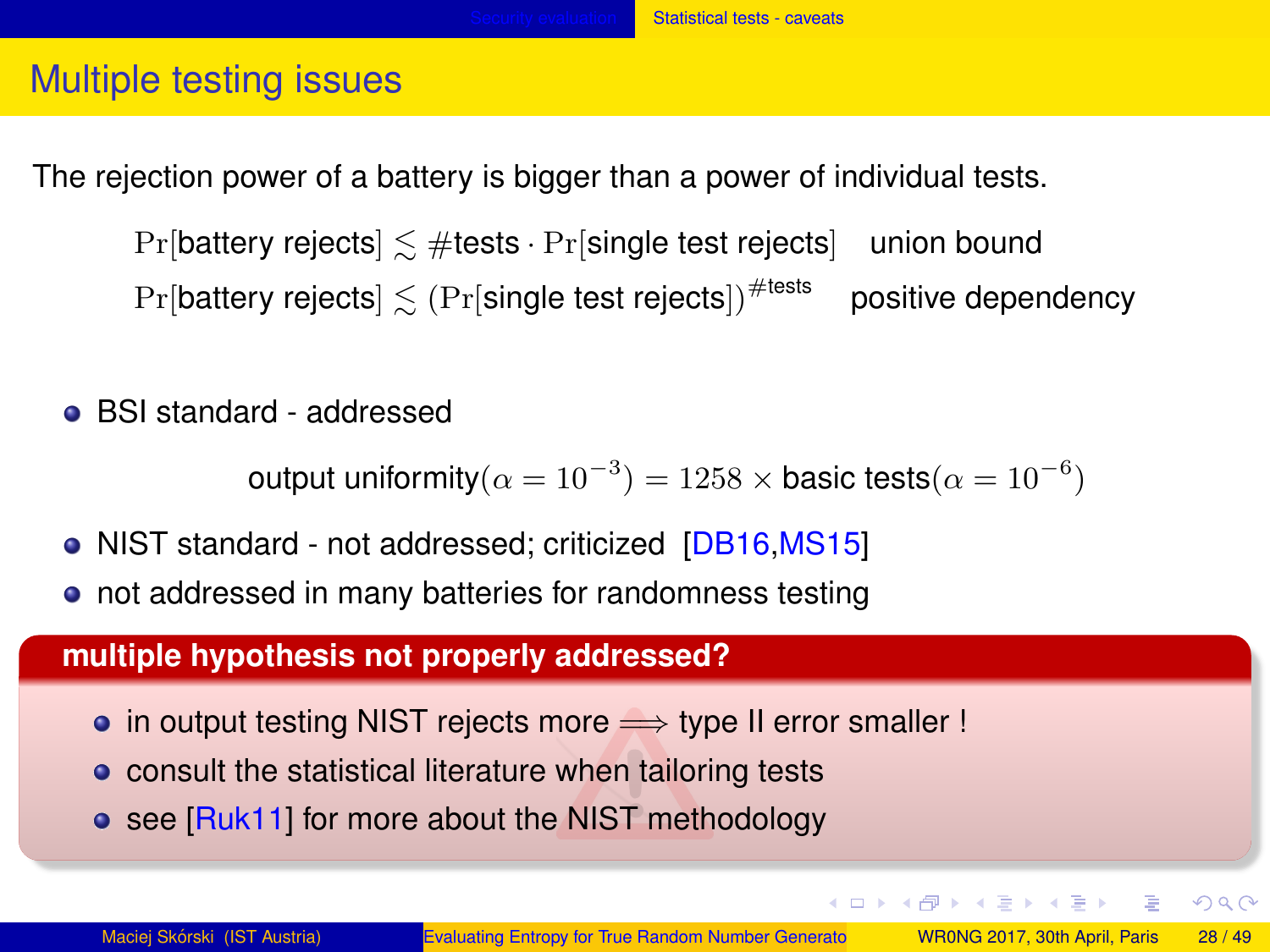#### <span id="page-28-0"></span>**[True Random Number Generators](#page-2-0)**

- [Design](#page-4-0)
- [Sources](#page-9-0)
- **[Postprocessing](#page-16-0)**

#### **[Security evaluation](#page-20-0)**

- [Methodology](#page-21-0)
- [Statistical tests caveats](#page-24-0)

### [Hardware implementations - caveats](#page-28-0)

- **[Entropy Estimators](#page-30-0)**
- **[Health tests](#page-36-0)**

## **[References](#page-42-0)**

イロト イ母 トイラト イラト

 $2Q$ 

Ξ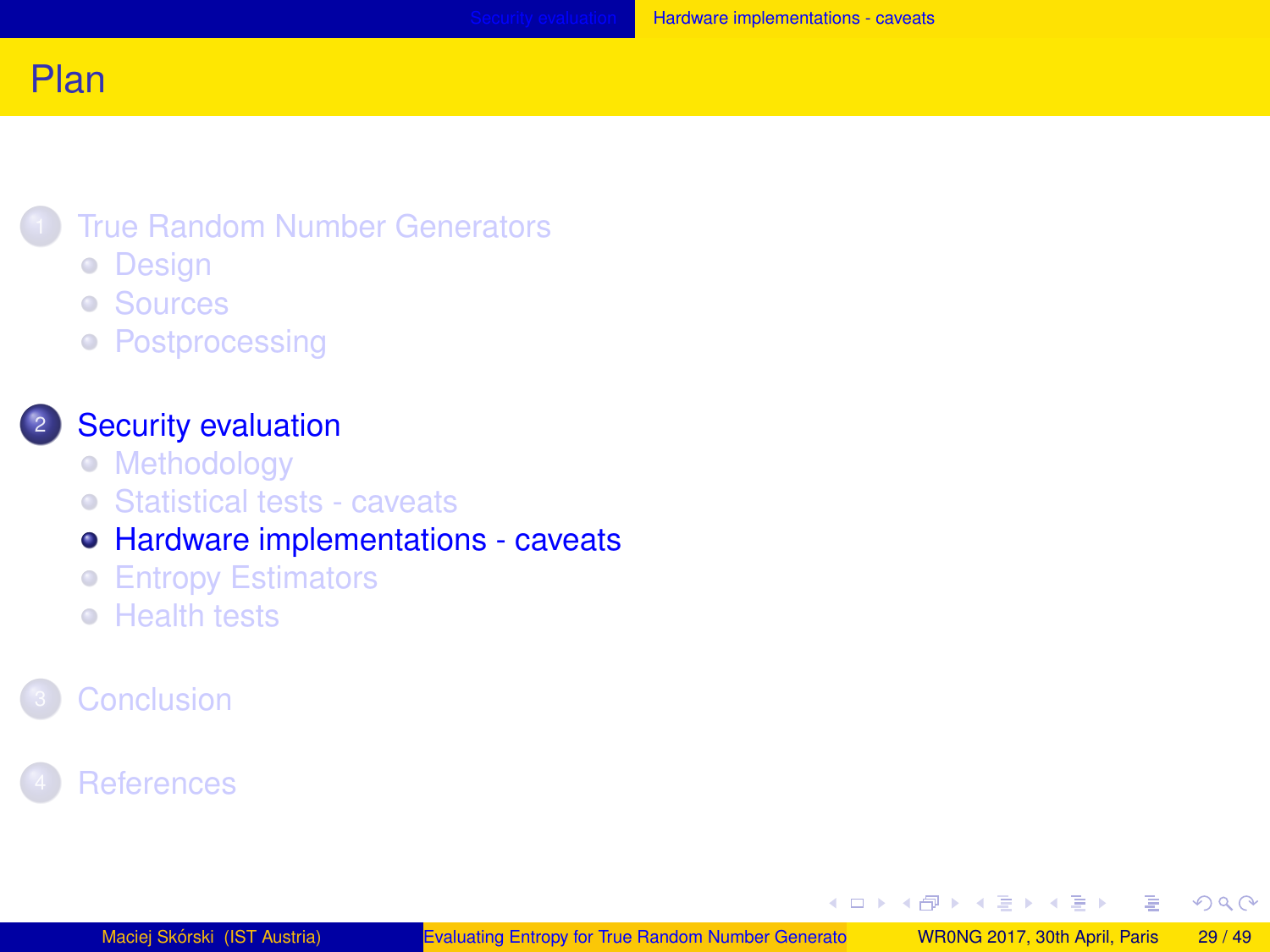## <span id="page-29-0"></span>Real-time tests on hardware

Why testing on hardware? Isolation from software!

- security countermeasure (against software attacks)
- efficiency (want real-time solution)



Can embed on-the-fly tests into small pieces of hardware?

- only relatively simple tests can be implemented (minimizing chip area)
- need to optimize variables (e.g. less storage for bounded quantities)
- need to precompute "heavy" functions (e.g. gaussian tails in CLT)
- implemented estimators may influence the source!

Some implementations have been done for FPGAs [\[SSR09\]](#page-46-3).

 $QQ$ 

イロト イ母ト イヨト イヨト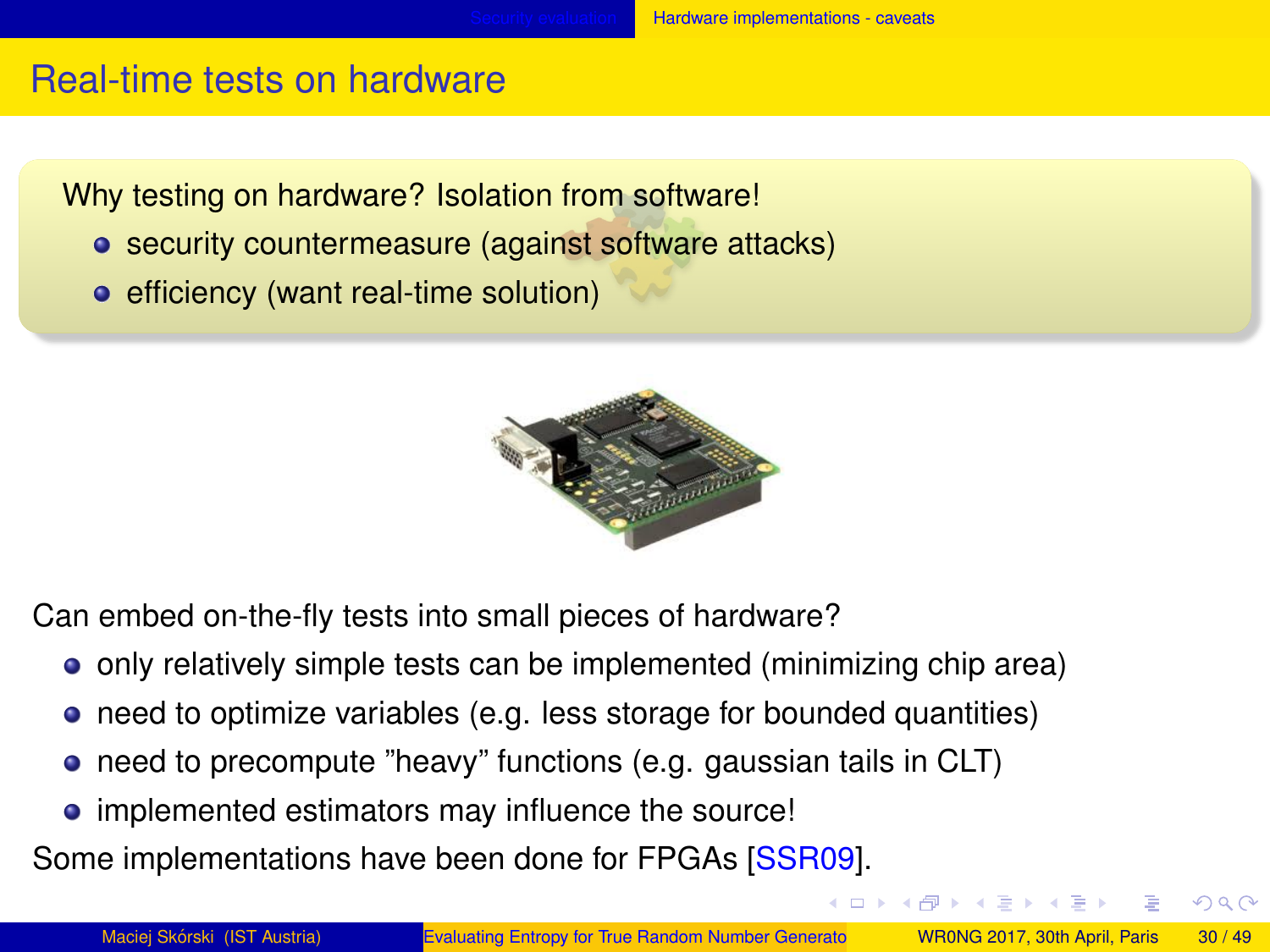### <span id="page-30-0"></span>**[True Random Number Generators](#page-2-0)**

- [Design](#page-4-0)
- [Sources](#page-9-0)
- **[Postprocessing](#page-16-0)**

### <sup>2</sup> [Security evaluation](#page-20-0)

- [Methodology](#page-21-0)
- [Statistical tests caveats](#page-24-0)
- [Hardware implementations caveats](#page-28-0)
- **[Entropy Estimators](#page-30-0)**
- **[Health tests](#page-36-0)**

## **[References](#page-42-0)**

イロト イ母 トイラト イラト

 $2Q$ 

Ξ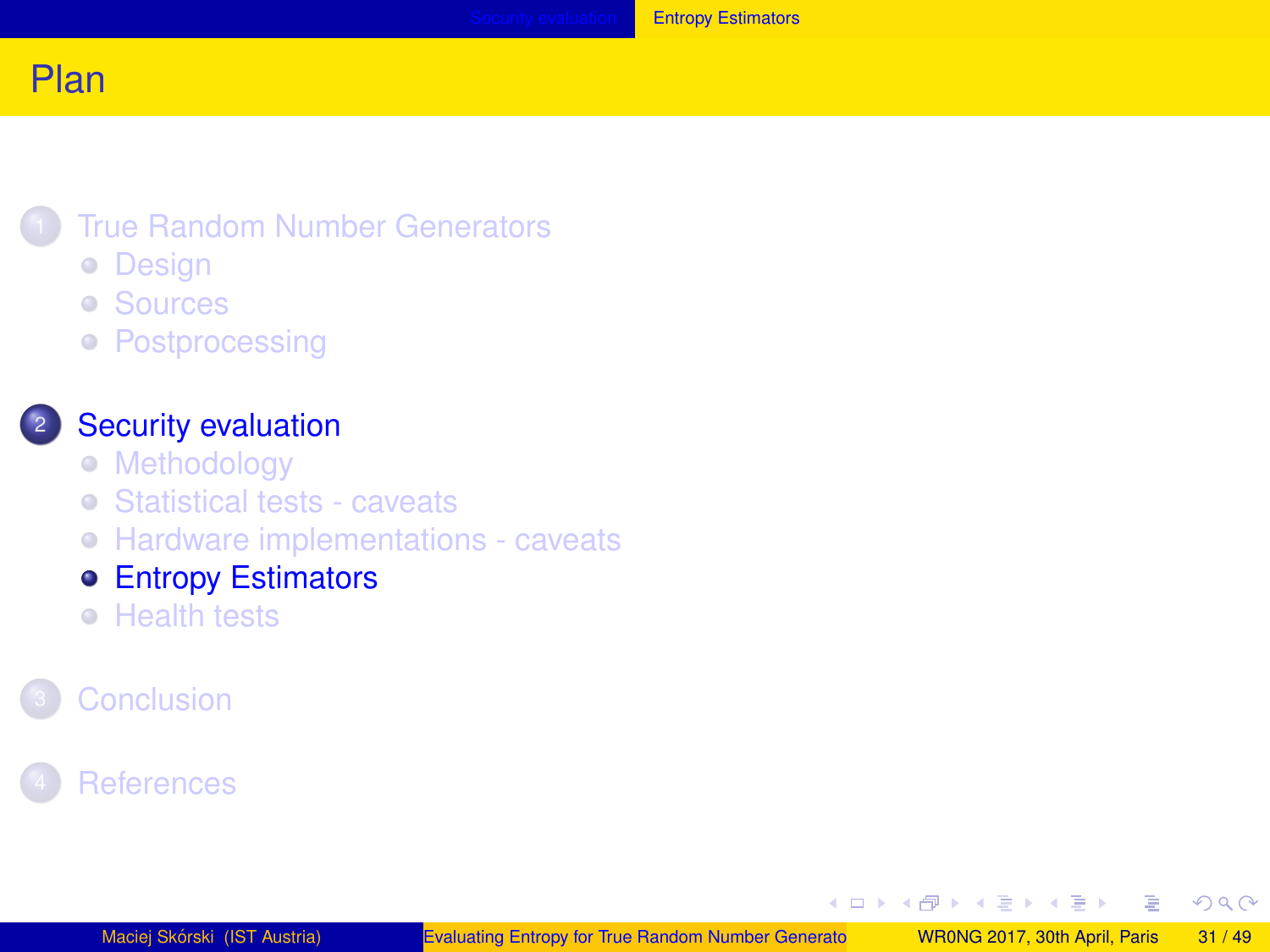## <span id="page-31-0"></span>Entropy estimation: overview



イロメ イ母メ イヨメ イヨメーヨ

 $2Q$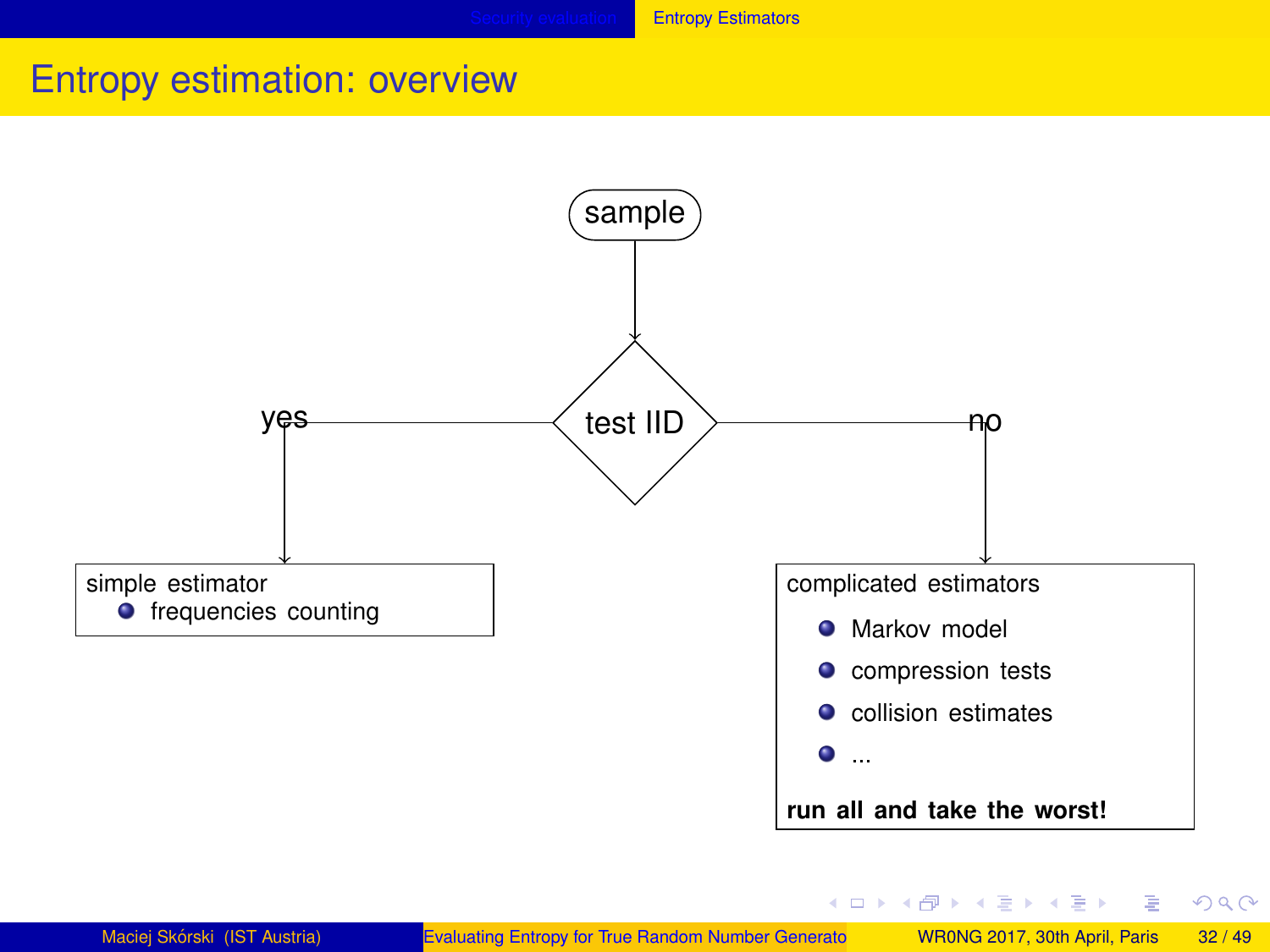## <span id="page-32-0"></span>Entropy estimation: IID

Some physical sources can be modeled as IID (memoryless) [\[BL05\]](#page-43-4)

- simplest: counting frequencies [\[KS11,](#page-45-0)[TBKM16\]](#page-47-0)
- possible low-memory implementations (online estimators [\[LPR11\]](#page-45-5))
- further improvements possible, by comnbining concepts from streaming algorithms (frequency moments estimates) [\[AOST15\]](#page-43-0) and entropy smoothing

イロト イ母 トイラ トイラ トー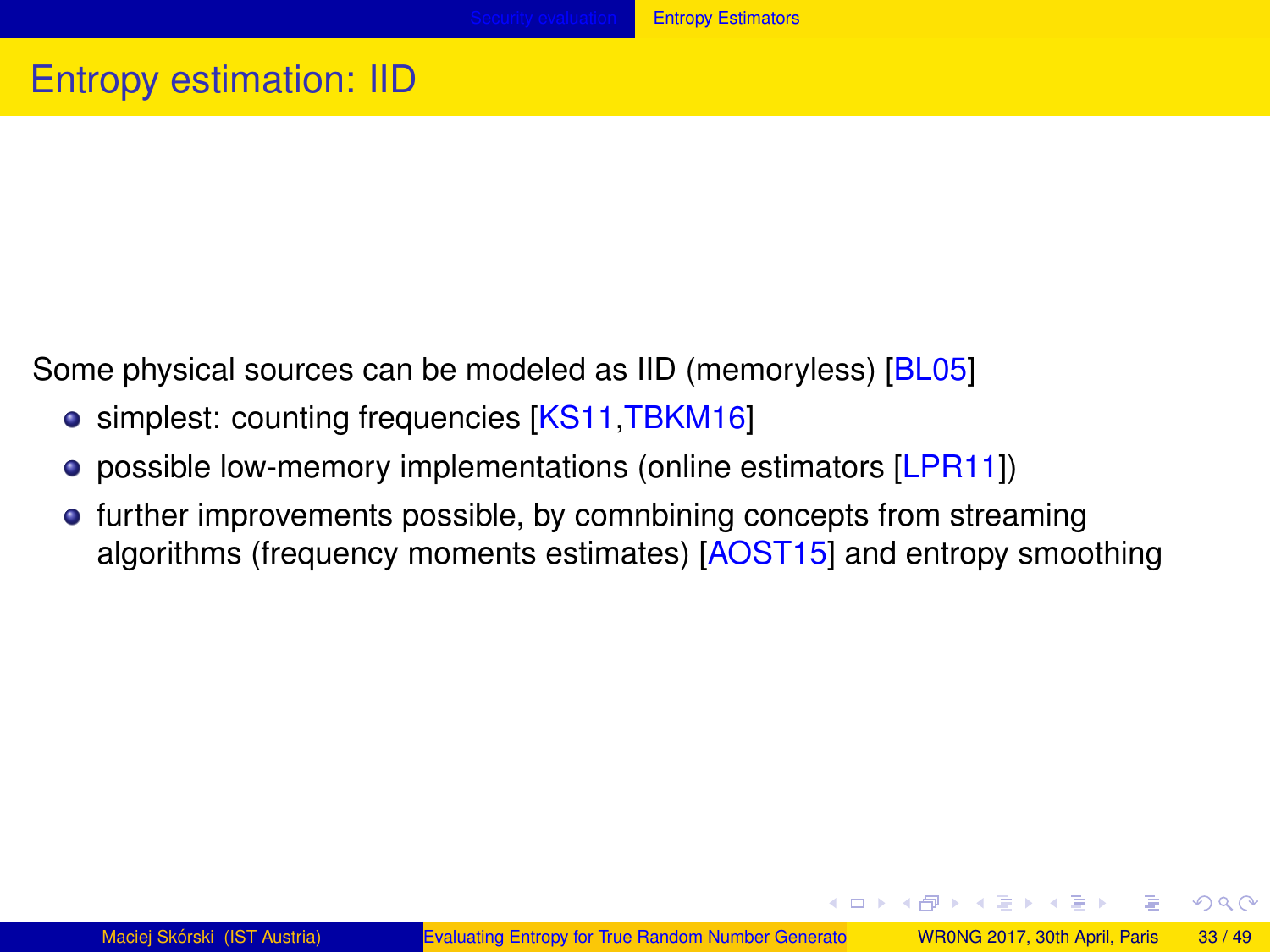#### **[Entropy Estimators](#page-33-0)**

# <span id="page-33-0"></span>Entropy estimation: testing IID

Testing the iid assumption roughly consists of the following steps

- **1** seek for bias
- <sup>2</sup> seek for long-term correlations
- <sup>3</sup> seek for short-term dependencies (stationarity)

イロメ イ団メ イモメ イモメー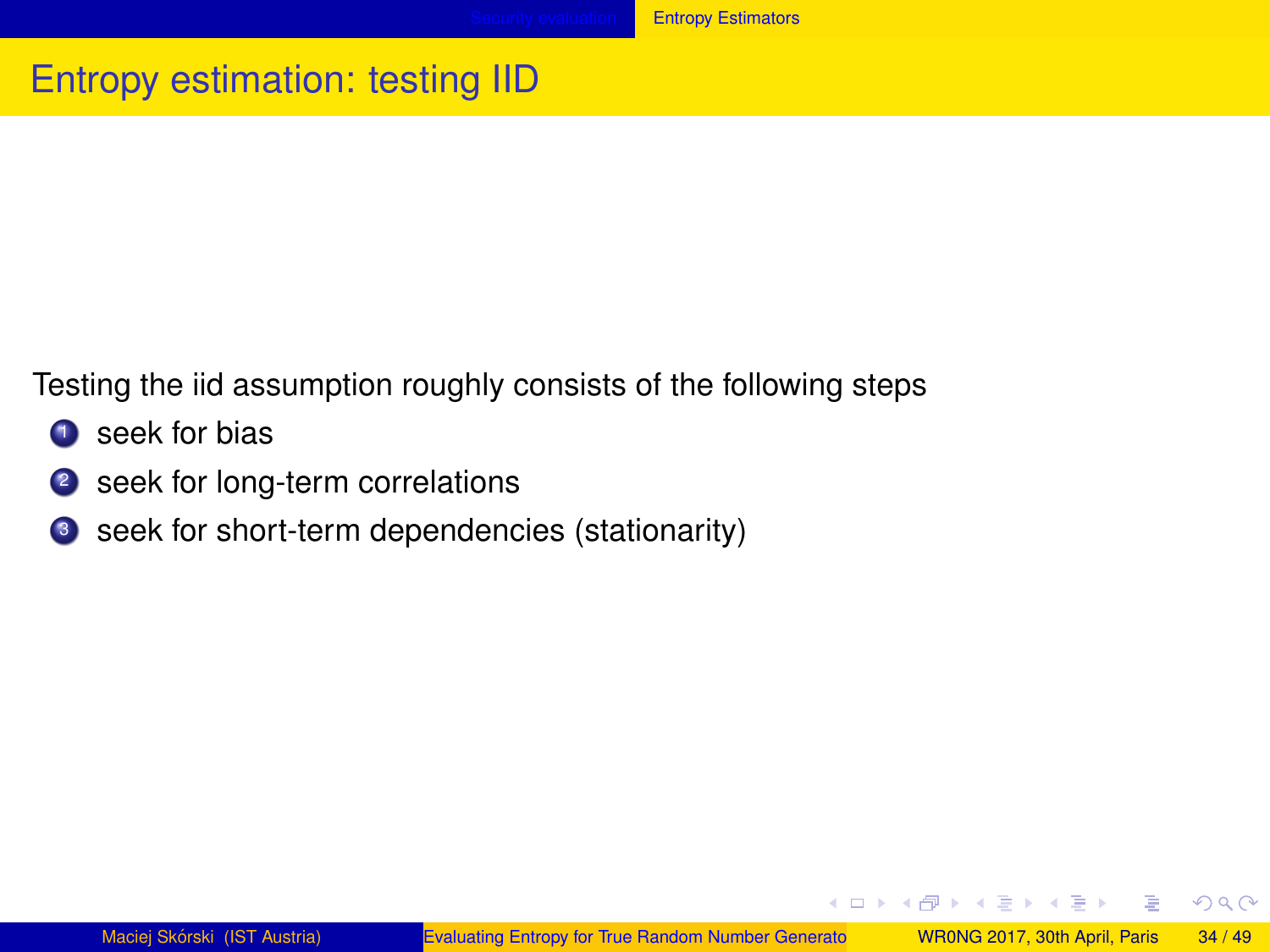## <span id="page-34-0"></span>Entropy estimation: non-IID - Markov model

- assume bits with  $k$ -th order dependencies (alphabet size =  $2^k$ )
- $\bullet$  estimate the initial distribution  $p_i$  (counting frequencies)
- **e** estimate transition probabilities of the form

$$
p_{i,j} \stackrel{def}{=} \Pr[X_n = i | X_{n-1} = j] = ?
$$

(counting occurrences of pairs *j, i*)

- address multiple testing  $\alpha' = 1 (1 \alpha)^{k^2}$  (transition probabilities)
- address sampling errors

$$
p_{i,j} := \min(1, p_{i,j} + \delta_{i,j})
$$

*δi,j* depends on occurrences of *j, i*, the sample size, the significance

- calculate entropy per sample using  $(p_i)$ )<sub>*i*</sub> and  $(p_{i,j})$ )<sub>*i,j*</sub>
	- Shannon Entropy in small chain  $H = -\sum_{i} p_i \sum_{j} p_{i,j} \log p_{i,j}$
	- Renyi Entropy in small chain transition matrix  $+$  dynamic programming [\[TBKM16\]](#page-47-0)
	- Renyi Entropy in limit eigenvalues of transition matrix powers [\[RAC99\]](#page-46-4)

LED KARD KED KED E VOO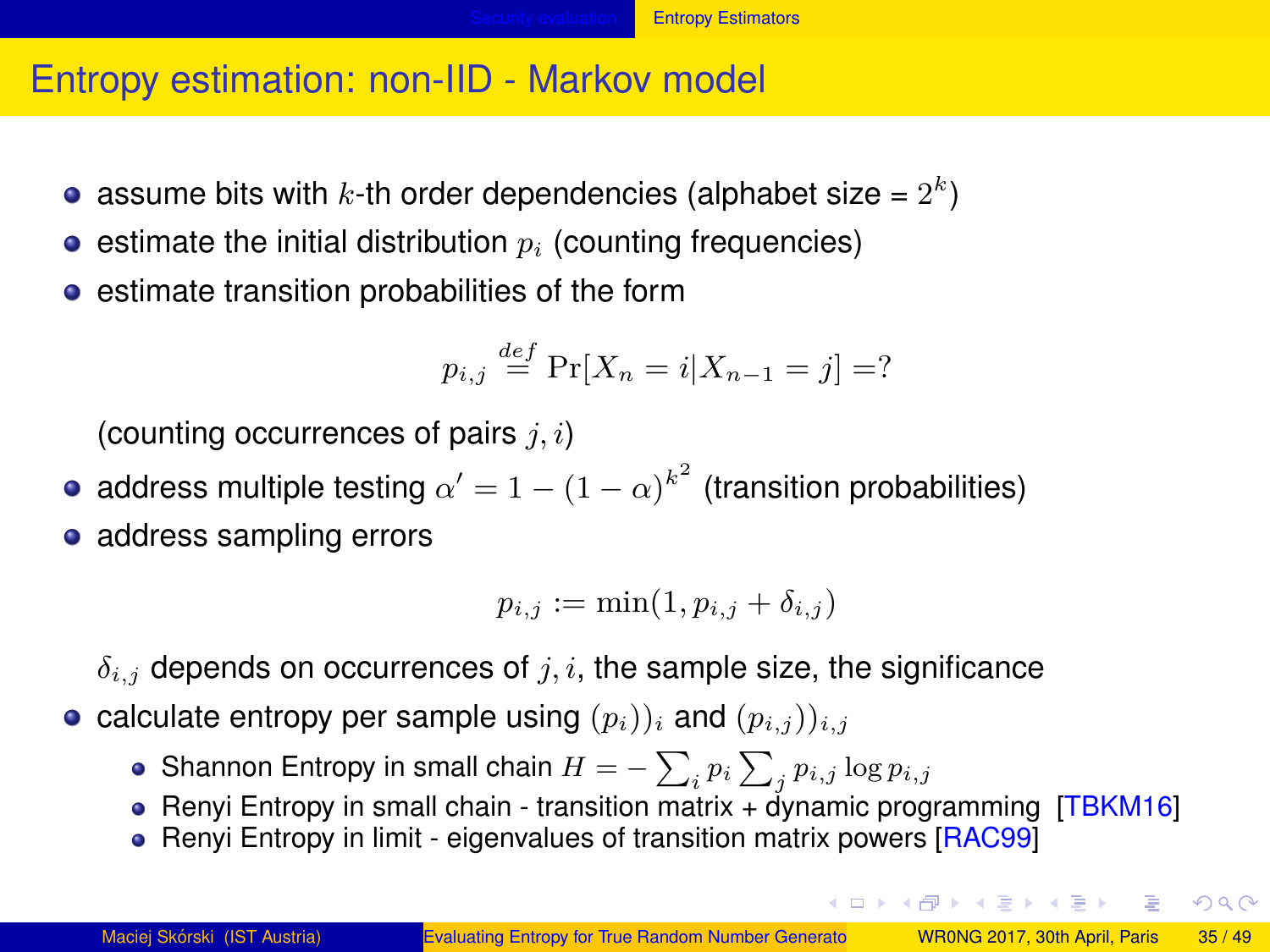## <span id="page-35-0"></span>Entropy estimation under Markov model (II)

## **Estimation problems [\[TBKM16\]](#page-47-0)**

- can only capture small alphabets; for  $k=16$  bits, the matrix has  $2^{32}$  entries to estimate! extensive lab tests use  $k = 12$  [\[HKM12\]](#page-44-3)
- **e** give close bounds only for large probabilities (e.g.  $p_{i,j} > 0.1$ ); estimates for small probabilities are crude (sampling issue: cannot easily hit a tiny set)

#### **Practcal solution**

Mitigate the sample size issues by preprocessing (e.g. ignorng less variable bits [\[TBKM16\]](#page-47-0)).

イロト イ押 トイヨ トイヨ トー

 $QQQ$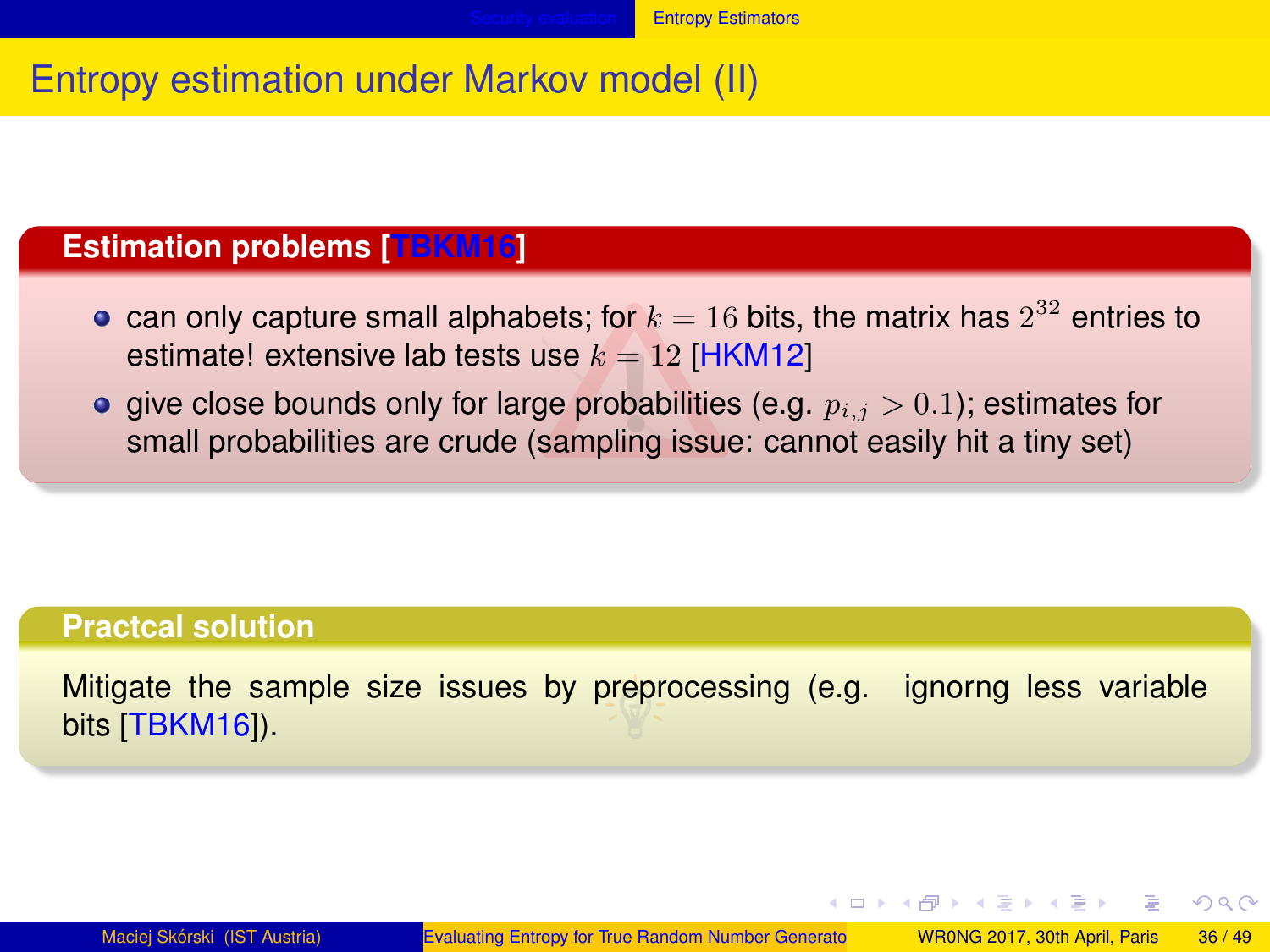### <span id="page-36-0"></span>**[True Random Number Generators](#page-2-0)**

- [Design](#page-4-0)
- [Sources](#page-9-0)
- **[Postprocessing](#page-16-0)**

### <sup>2</sup> [Security evaluation](#page-20-0)

- [Methodology](#page-21-0)
- [Statistical tests caveats](#page-24-0)
- [Hardware implementations caveats](#page-28-0)
- **[Entropy Estimators](#page-30-0)**
- **[Health tests](#page-36-0)**

## **[References](#page-42-0)**

イロト イ母 トイラト イラト

E

 $2Q$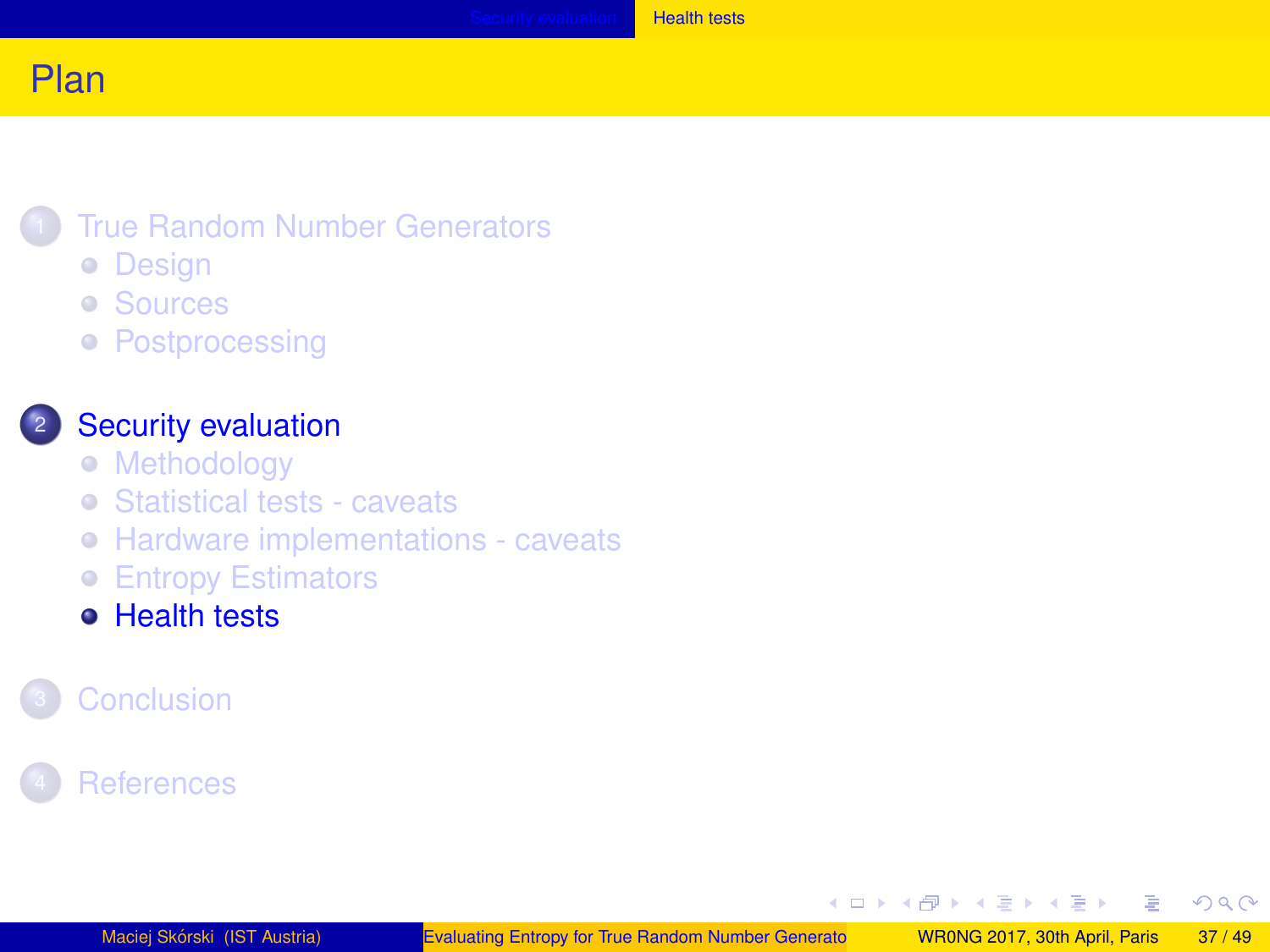## <span id="page-37-0"></span>Health tests

#### **Required features of health tests**

- We expect the tests to be [\[KS11](#page-45-0)[,TBKM16\]](#page-47-0)
	- efficient
	- report failures quickly
	- avoid false-alaram rates (the hypothesis: entropy decrease)
	- cover major failures
	- source gets stuck many repetitions locally [\[TBKM16\]](#page-47-0)
	- big entropy decrease too high frequencies of a block [\[TBKM16\]](#page-47-0)
	- frequencies of 4-bit words [\[KS11\]](#page-45-0), genaralized [\[Sch01\]](#page-46-5)

イロト イ押 トイヨ トイヨ トーヨ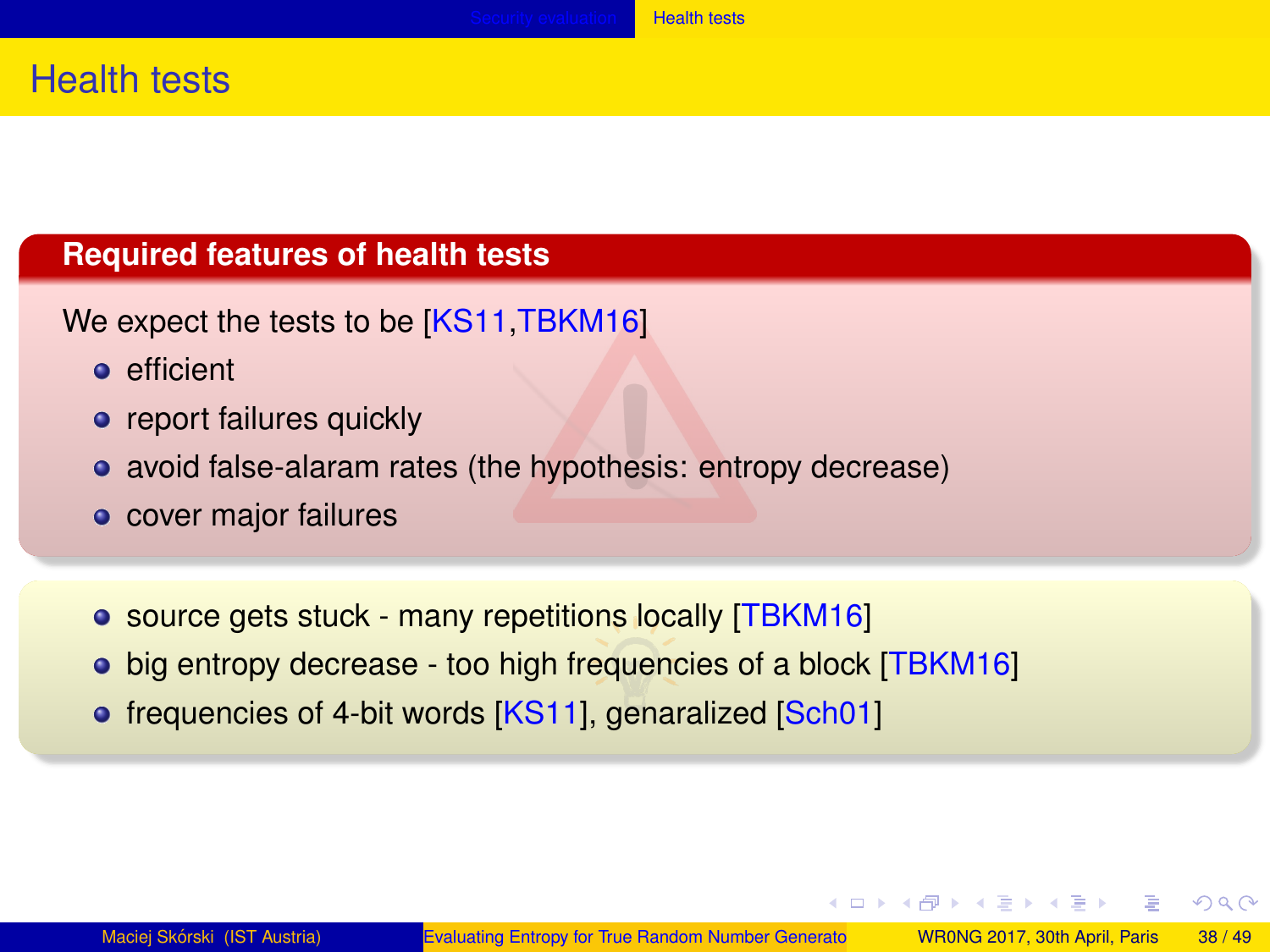## <span id="page-38-0"></span>Low entropy detection

#### **How to speed up health tests?**

Frequency counting works under iid (otherwise 0101010101... passes the test). In this setting one can improve low-entropy detection by using Renyi entropy!

## **Estimators taylored to low-entropy regimes**

Consider iid samples with at most *k* bit of collision entropy. Then estimating collision entropy per sample up to constant accuracy at the error probability  $\epsilon$  needs

$$
N = O\left(2^{k/2} \epsilon^{-2}\right)
$$

samples [\[OS17\]](#page-45-6). This quantfies type II error under iid! The result utilizes ideas developed in streaming algorithms.

イロメ イ母メ イヨメ イヨメー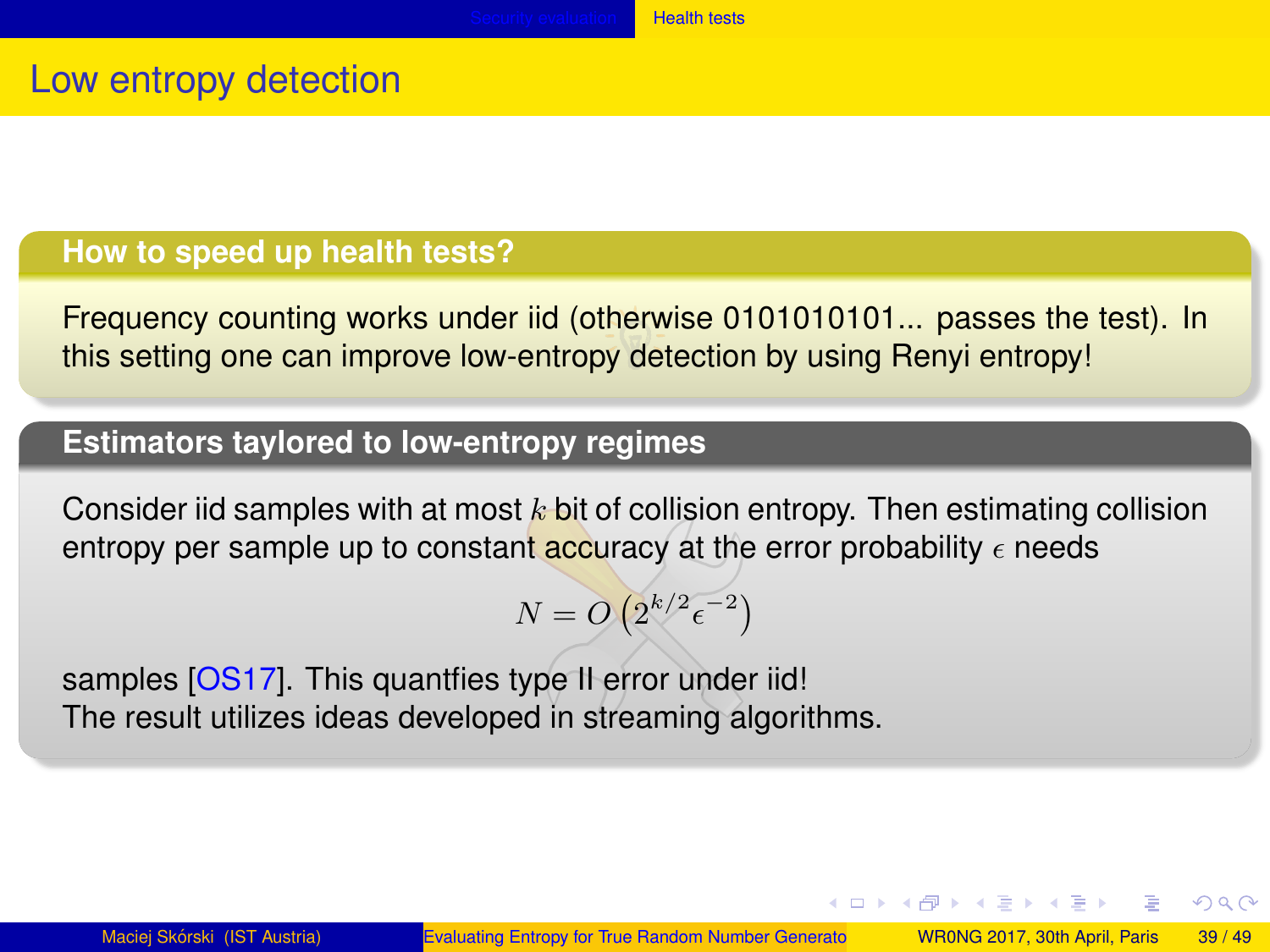# <span id="page-39-0"></span>Healt tests - summary

- online health tests: a new paradigm
- in practice: only simple tests requiring not too many samples
- not much literature on it

イロメ イ母メ イヨメ イヨメ

画

 $2Q$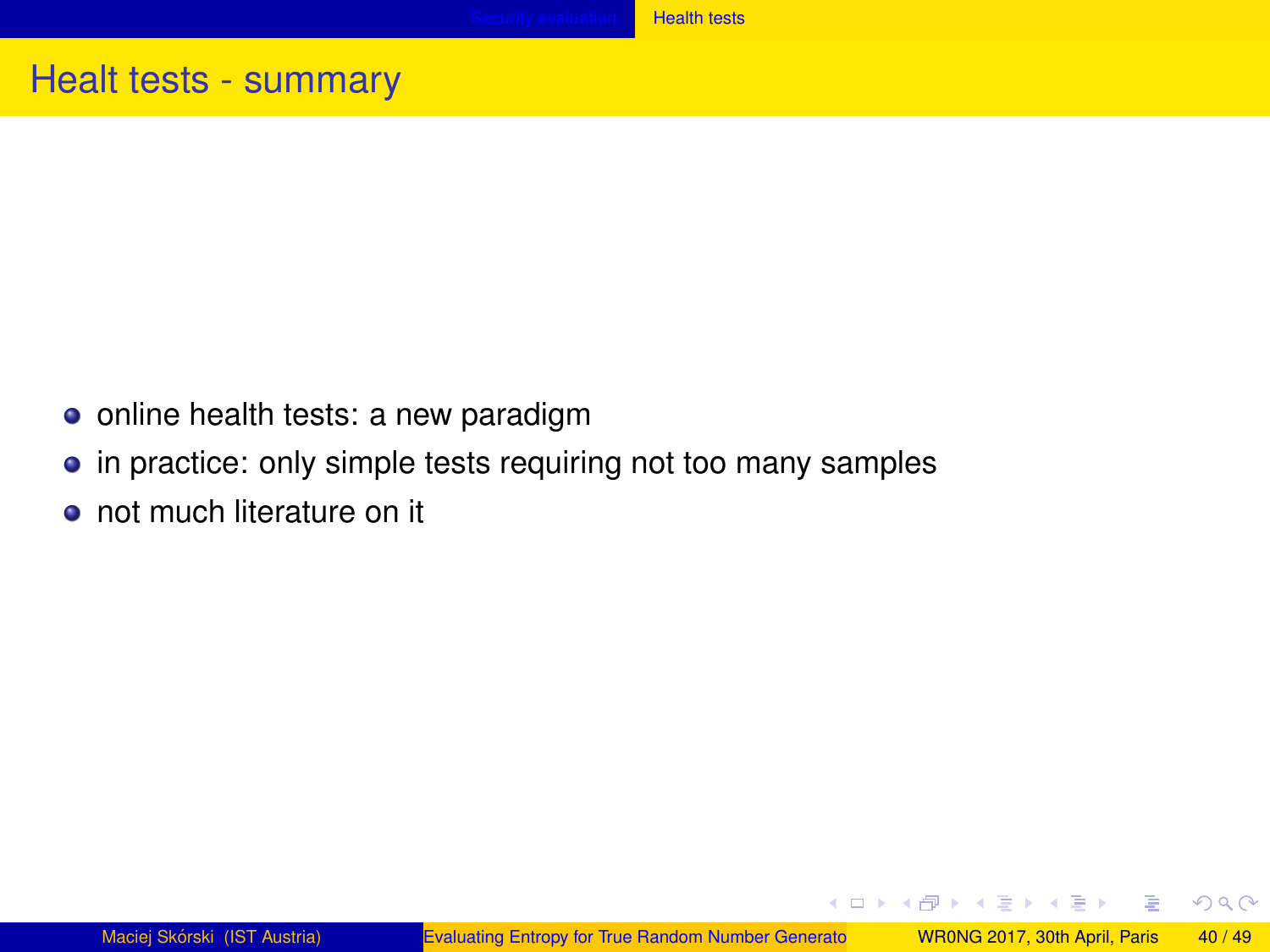## <span id="page-40-0"></span>**[True Random Number Generators](#page-2-0)**

- [Design](#page-4-0)
- [Sources](#page-9-0)
- **[Postprocessing](#page-16-0)**

## [Security evaluation](#page-20-0)

- [Methodology](#page-21-0)
- [Statistical tests caveats](#page-24-0)
- [Hardware implementations caveats](#page-28-0)
- **[Entropy Estimators](#page-30-0)**
- **[Health tests](#page-36-0)**

## <sup>3</sup> [Conclusion](#page-40-0)

## **[References](#page-42-0)**

**K ロ ト K 何 ト** 

 $\rightarrow$   $\equiv$   $\rightarrow$ 

 $\rightarrow$   $\equiv$   $\rightarrow$ 

 $2Q$ 

Ξ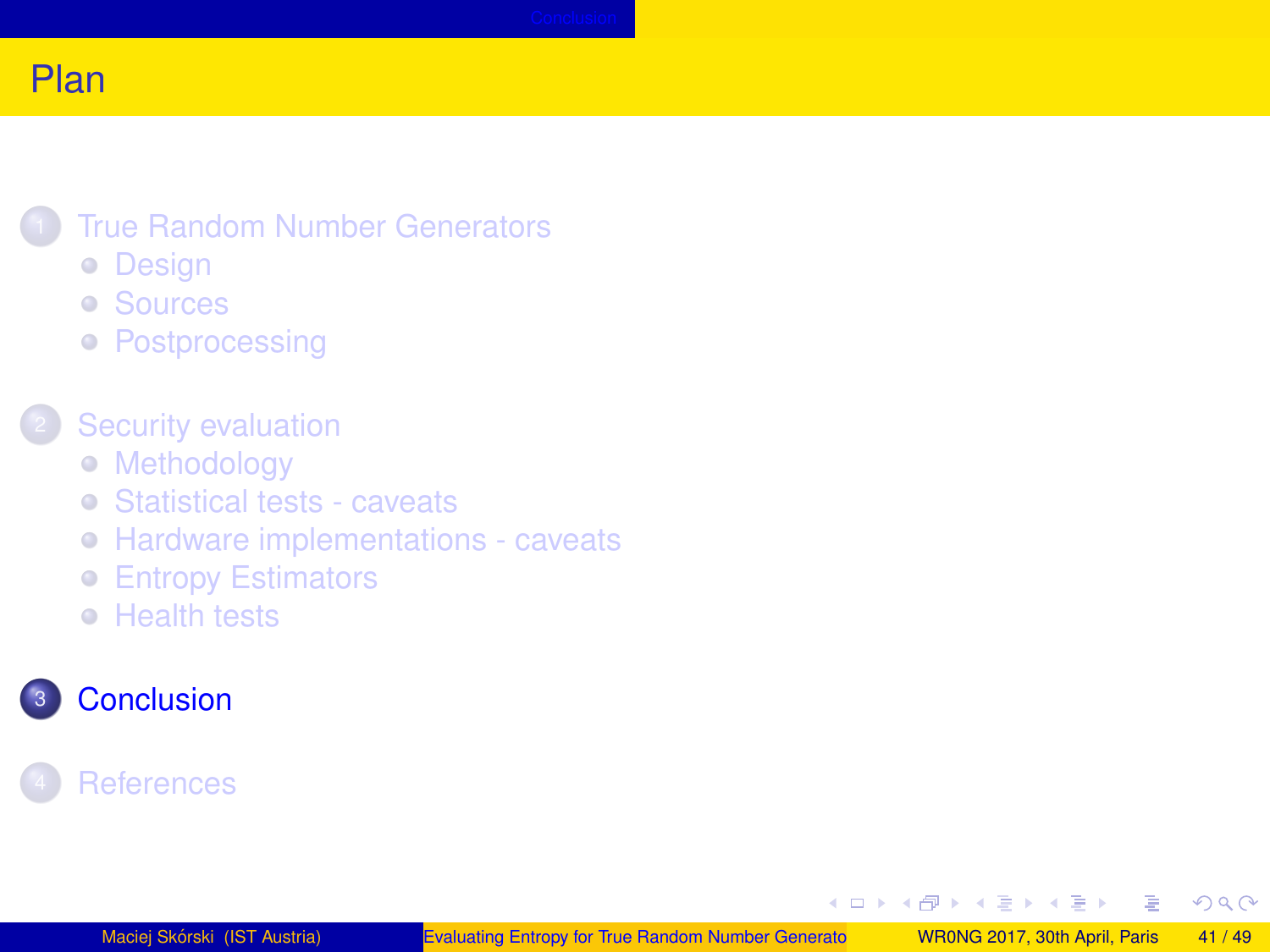## <span id="page-41-0"></span>Conclusion

- Shannon entropy, under reasonable assumptions, may be used to approximate min-entropy; the higher entropy rate, the smaller error;
- $\bullet$  in statistical tests, is almost impossible to quantify errors of type II (wrong TRNG); instead one develops many tests to cover a variety of "bad" behaviors
- for health tests, one can take advantage of faster estimators for Renyi entropy

#### **Research directions?**

- implementing (provable secure) hardware-specific health tests and entropy evaluation
- theoretical analysis of health tests?
- more sophisticated approaches than well-known statistics (chi-squared, central limit theorem)?

Note: For a survery about security of TRNGs see also [\[Fis12\]](#page-44-5).

イロト イ母ト イヨト イヨト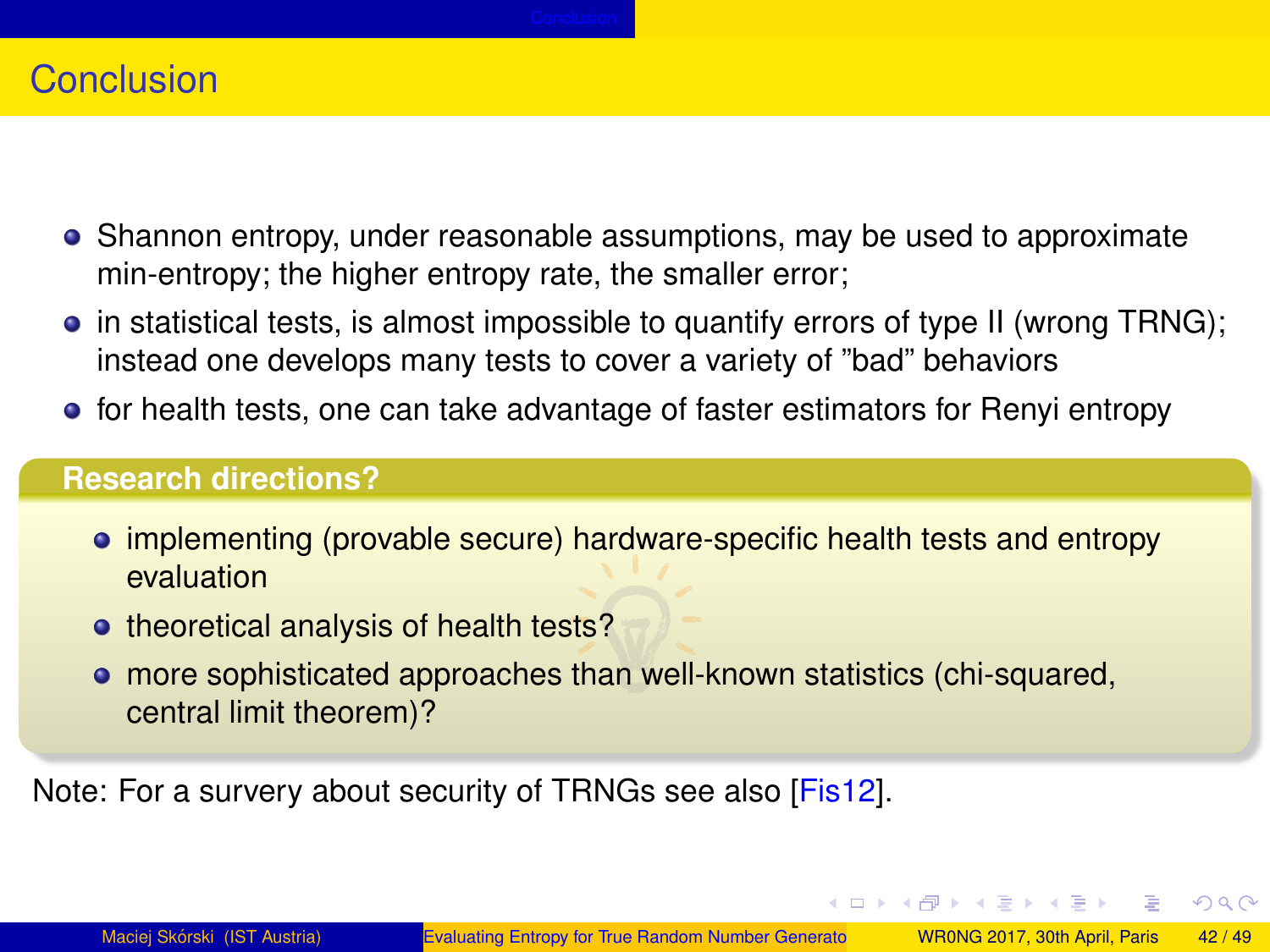### <span id="page-42-0"></span>**[True Random Number Generators](#page-2-0)**

- [Design](#page-4-0)
- [Sources](#page-9-0)
- **[Postprocessing](#page-16-0)**

### [Security evaluation](#page-20-0)

- [Methodology](#page-21-0)
- [Statistical tests caveats](#page-24-0)
- [Hardware implementations caveats](#page-28-0)
- **[Entropy Estimators](#page-30-0)**
- **[Health tests](#page-36-0)**

## **[Conclusion](#page-40-0)**

## **[References](#page-42-0)**

K ロ ⊁ K 倒 ≯ K 君 ⊁ K 君 ≯

 $2Q$ 

Ξ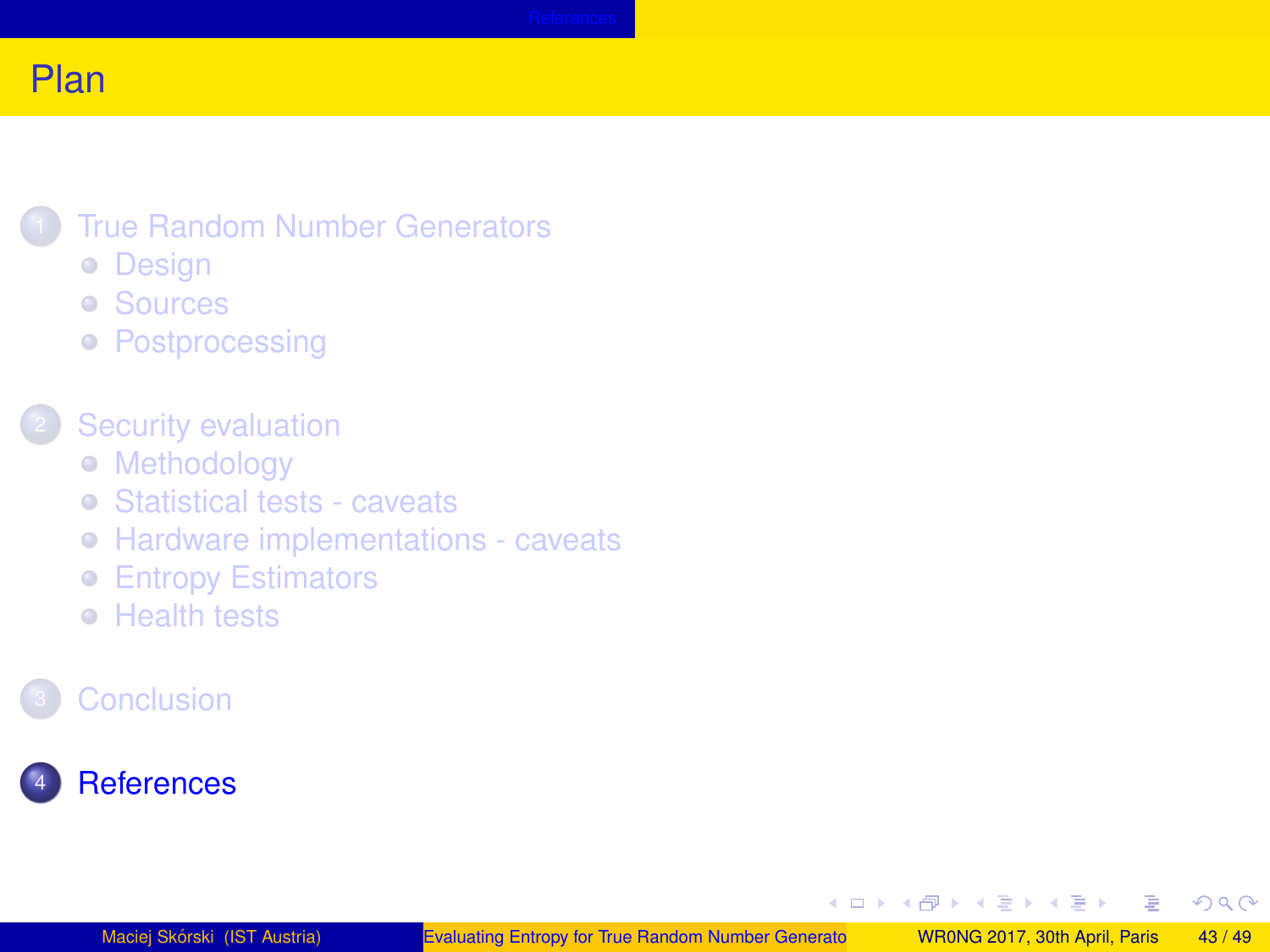### <span id="page-43-5"></span>References I

<span id="page-43-1"></span><span id="page-43-0"></span>

<span id="page-43-4"></span><span id="page-43-3"></span><span id="page-43-2"></span>F

J. Acharya, A. Orlitsky, A. T. Suresh, and H. Tyagi. "The Complexity of Estimating Rényi Entropy". In: *Proceedings of the Twenty-Sixth Annual ACM-SIAM Symposium on Discrete Algorithms, SODA 2015, San Diego, CA, USA, January 4-6, 2015*. 2015.

B. Barak, Y. Dodis, H. Krawczyk, O. Pereira, K. Pietrzak, F.-X. Standaert, and Y. Yu. "Leftover hash lemma, revisited". In: *Annual Cryptology Conference*. Springer. 2011.

M. Bucci and R. Luzzi. "Design of testable random bit generators". In: *International Workshop on Cryptographic Hardware and Embedded Systems*. Springer. 2005.

H. DEMIRHAN and N. BITIRIM. "Statistical Testing of Cryptographic Randomness". In: *Journal of Statisticians: Statistics and Actuarial Sciences* 9 (1 2016).

Y. Dodis, K. Pietrzak, and D. Wichs. "Key derivation without entropy waste". In: *Annual International Conference on the Theory and Applications of Cryptographic Techniques*. Springer. 2014.

 $QQQ$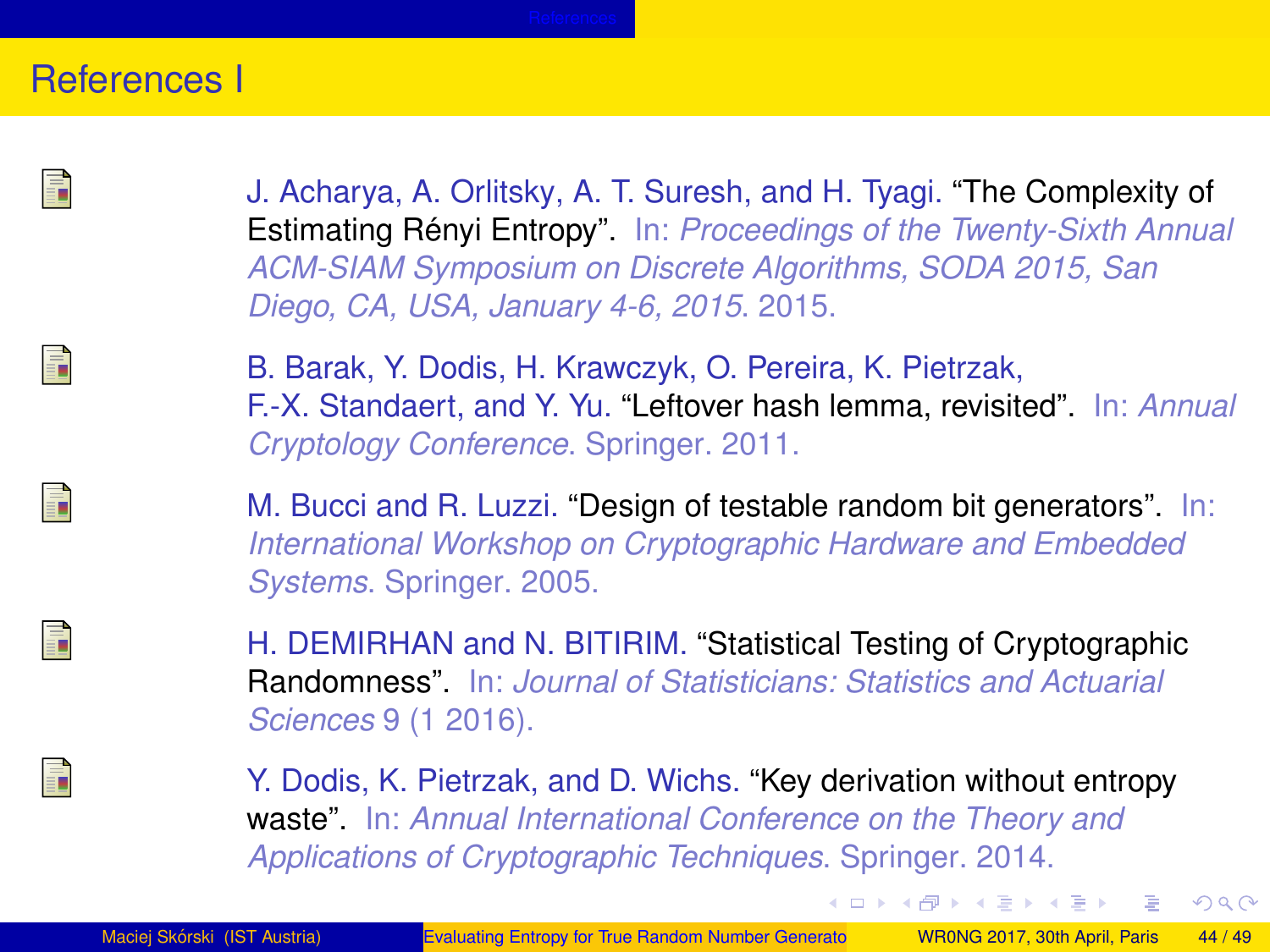## <span id="page-44-6"></span>References II

<span id="page-44-4"></span>

<span id="page-44-5"></span>

<span id="page-44-3"></span><span id="page-44-0"></span>晶 F

<span id="page-44-2"></span><span id="page-44-1"></span>Ħ

Y. Dodis and Y. Yu. "Overcoming weak expectations". In: *Theory of Cryptography*. Springer, 2013.

V. Fischer. "A Closer Look at Security in Random Number Generators Design". In: *Proceedings of the Third International Conference on Constructive Side-Channel Analysis and Secure Design*. COSADE'12. Darmstadt, Germany: Springer-Verlag, 2012.

M. Haahr. *random.org homepage*. Online; accessed 01-July-2016.

M. Hamburg, P. Kocher, and M. E. Marson. *Analysis of Intel's Ivy Bridge digital random number generator*. 2012.

T. Holenstein and R. Renner. "On the Randomness of Independent Experiments". In: *IEEE Transactions on Information Theory* 57.4 (2011).

H. Koga. "Characterization of the smooth Rényi Entropy Using Majorization". In: *2013 IEEE Information Theory Workshop (ITW)*. 2013.

イロメ イ母メ イヨメ イヨメ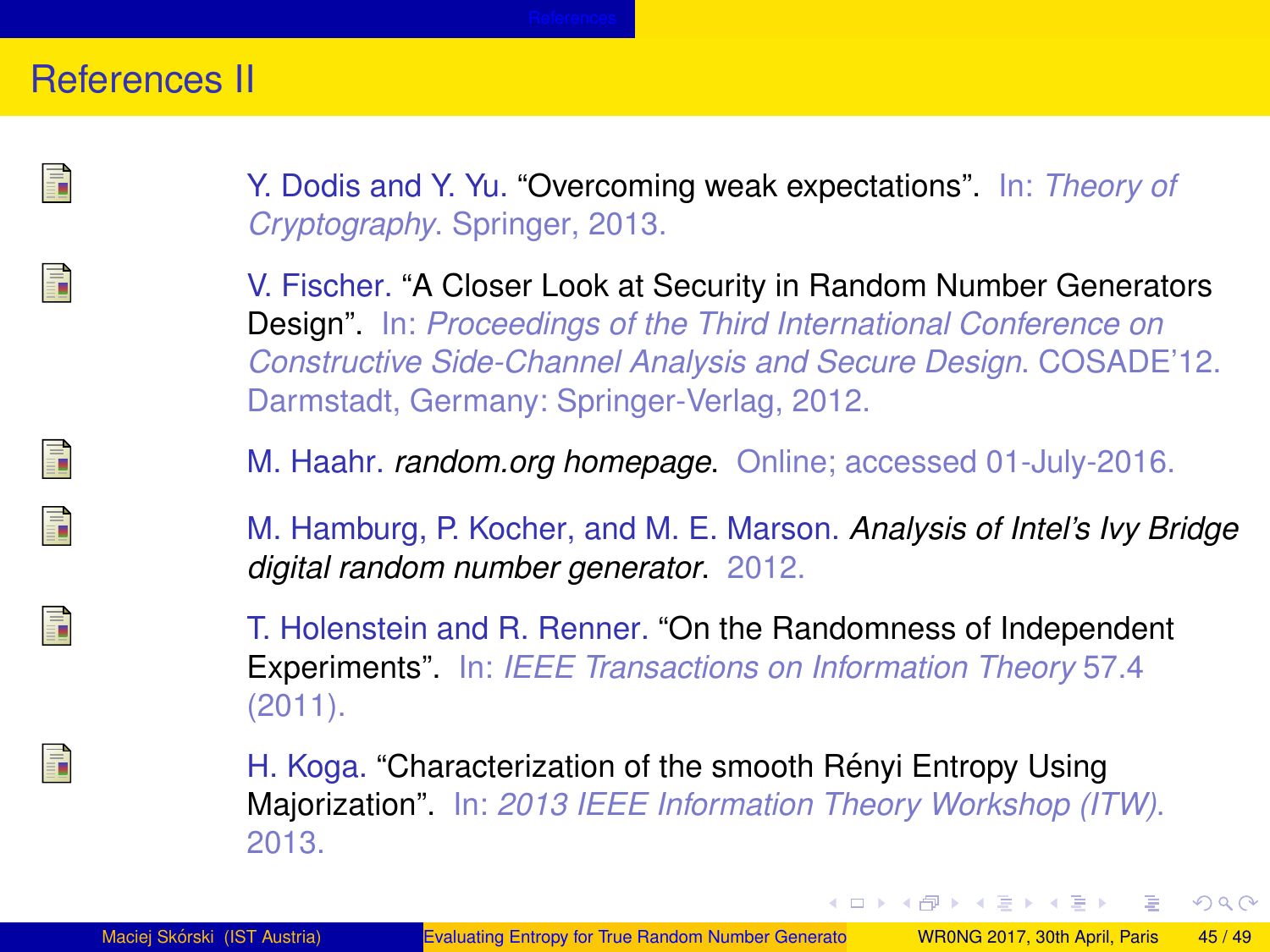## <span id="page-45-7"></span>References III

<span id="page-45-0"></span>F

<span id="page-45-5"></span>F

<span id="page-45-1"></span>Fì

<span id="page-45-4"></span><span id="page-45-2"></span>Ħ

W. Killmann and W. Schindler. *A proposal for: Functionality classes for random number generators. AIS 20 / AIS31*. 2011.

C. Lauradoux, J. Ponge, and A. Roeck. *Online Entropy Estimation for Non-Binary Sources and Applications on iPhone*. Research Report RR-7663. INRIA, June 2011.

U. M. Maurer. "A Universal Statistical Test for Random Bit Generators". In: *J. Cryptology* 5.2 (1992).

K. MARTON and A. SUCIU. "On the interpretation of results from the NIST statistical test suite". In: *SCIENCE AND TECHNOLOGY* 18.1 (2015).

X. Ma, F. Xu, H. Xu, X. Tan, B. Qi, and H.-K. Lo. "Postprocessing for quantum random-number generators: Entropy evaluation and randomness extraction". In: *Phys. Rev. A* 87 (6 2013).

M. Obremski and M. Skorski. *Renyi Entropy Estimation, Revisited ´* . accepted to APPROX 2017. 2017.

<span id="page-45-6"></span><span id="page-45-3"></span>譶

.

イロト イ母 トイヨ トイヨ トーヨ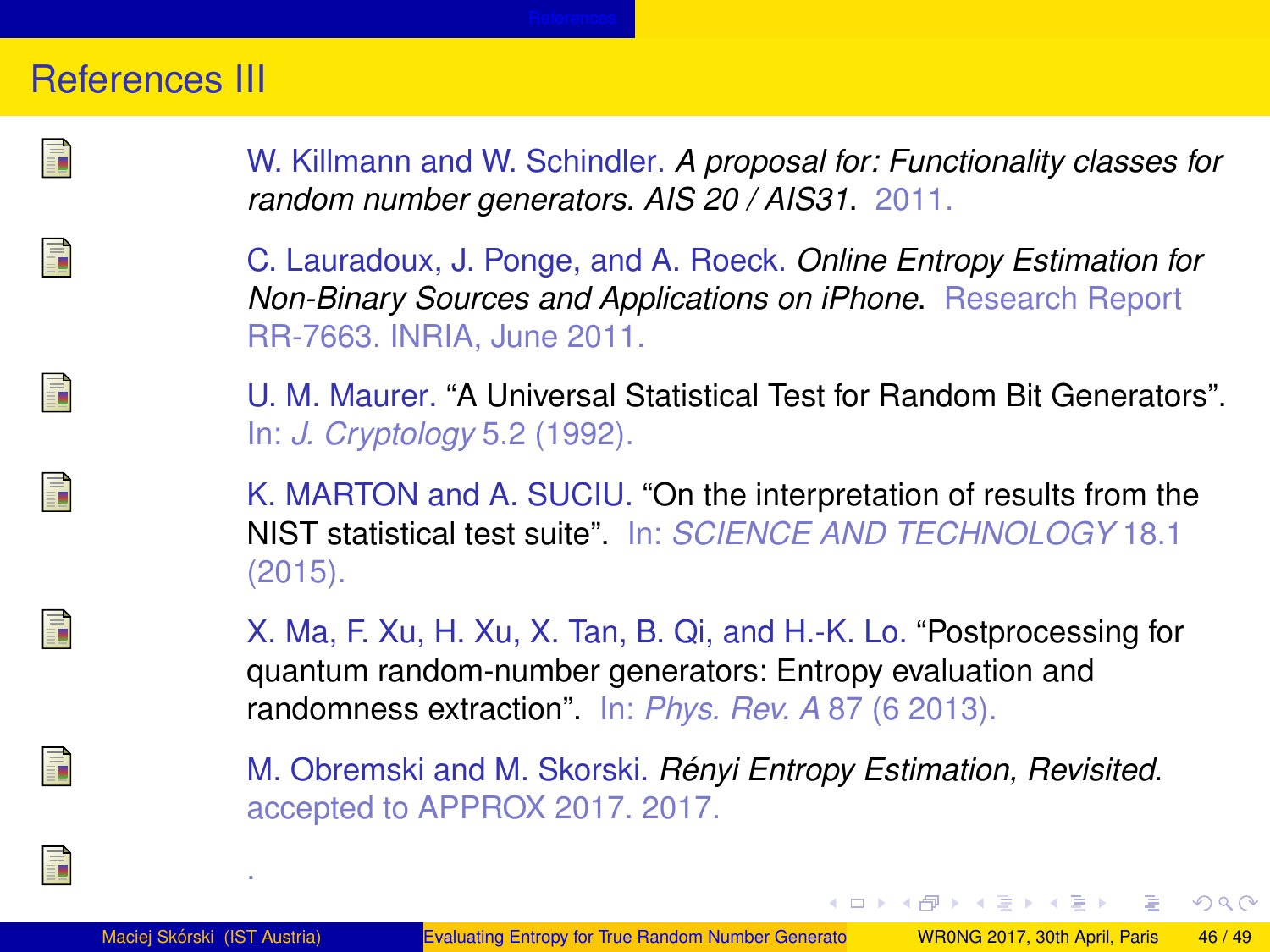## <span id="page-46-6"></span>References IV

<span id="page-46-4"></span>晶

<span id="page-46-2"></span>Ħ

<span id="page-46-1"></span>晶

<span id="page-46-5"></span>

<span id="page-46-0"></span>F

<span id="page-46-3"></span>

Z. Rached, F. Alajaji, and L. Campbell. *Renyi's Entropy Rate For ´ Discrete Markov Sources*. 1999.

Rukhin. Chapter 3 in: Randomness Through Computation: Some Answers, More Questions. 2011.

R. Renner and S. Wolf. "Smooth Renyi entropy and Applications". In: *International Symposium on Information Theory, 2004*. 2004.

W. Schindler. "Efficient online tests for true random number generators". In: *International Workshop on Cryptographic Hardware and Embedded Systems*. Springer. 2001.

A. Secure Quantum Communication Group. *ANU homepage*. Online; accessed 01-April-2017.

R. Santoro, O. Sentieys, and S. Roy. "On-the-Fly Evaluation of FPGA-Based True Random Number Generator". In: *2009 IEEE Computer Society Annual Symposium on VLSI*. ISVLSI '09. Washington, DC, USA: IEEE Computer Society, 2009.

イロト イ母ト イヨト イヨト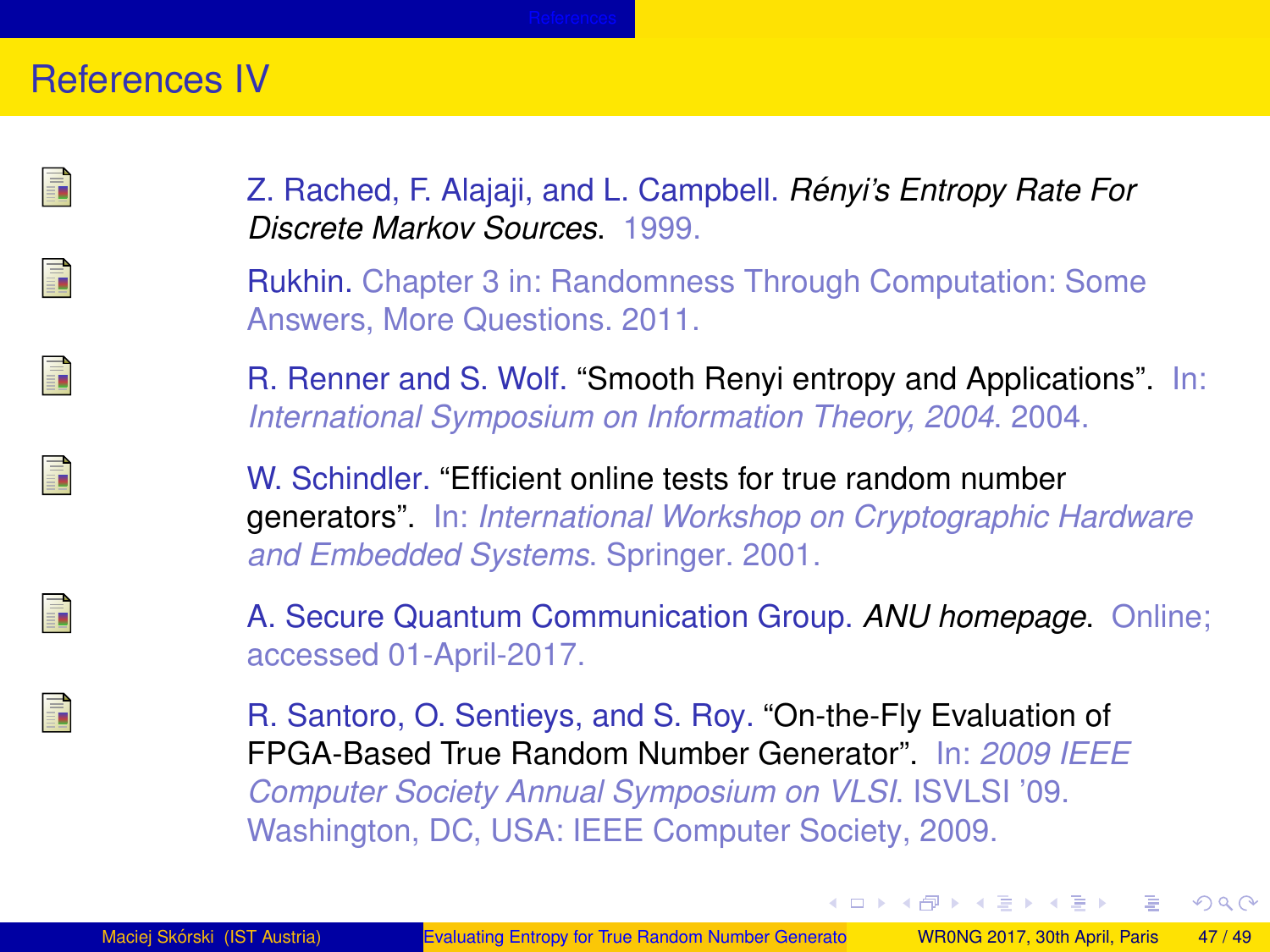## <span id="page-47-5"></span>References V

<span id="page-47-3"></span><span id="page-47-0"></span>

B. Schoenmakers, J. Tjoelker, P. Tuyls, and E. Verbitskiy. "Smooth Rényi Entropy of Ergodic Quantum Information Sources". In: 2007 *IEEE International Symposium on Information Theory*. 2007.

M. S. Turan, E. Barker, J. Kelsey, and K. McKay. "NIST DRAFT Special Publication 800-90B Recommendation for the Entropy Sources Used for Random Bit Generation". In:

[http://csrc.nist.gov/publications/drafts/800-](http://csrc.nist.gov/publications/drafts/800-90/sp800-90b_second_draft.pdf) [90/sp800-90b\\_second\\_draft.pdf](http://csrc.nist.gov/publications/drafts/800-90/sp800-90b_second_draft.pdf). 2016.

<span id="page-47-1"></span>F. Veljković, V. Rožić, and I. Verbauwhede. "Low-cost Implementations of On-the-fly Tests for Random Number Generators". In: *Proceedings of the Conference on Design, Automation and Test in Europe*. DATE '12. Dresden, Germany: EDA Consortium, 2012.

J. Walker. *HotBits homepage*. Online; accessed 01-July-2016.

M. Skorski. *Entropy of Independent Experiments, Revisited*. Apr. 2017. arXiv: [1704.09007 \[cs.IT\]](http://arxiv.org/abs/1704.09007).

<span id="page-47-4"></span><span id="page-47-2"></span>

イロメ イ母メ イヨメ イヨメ